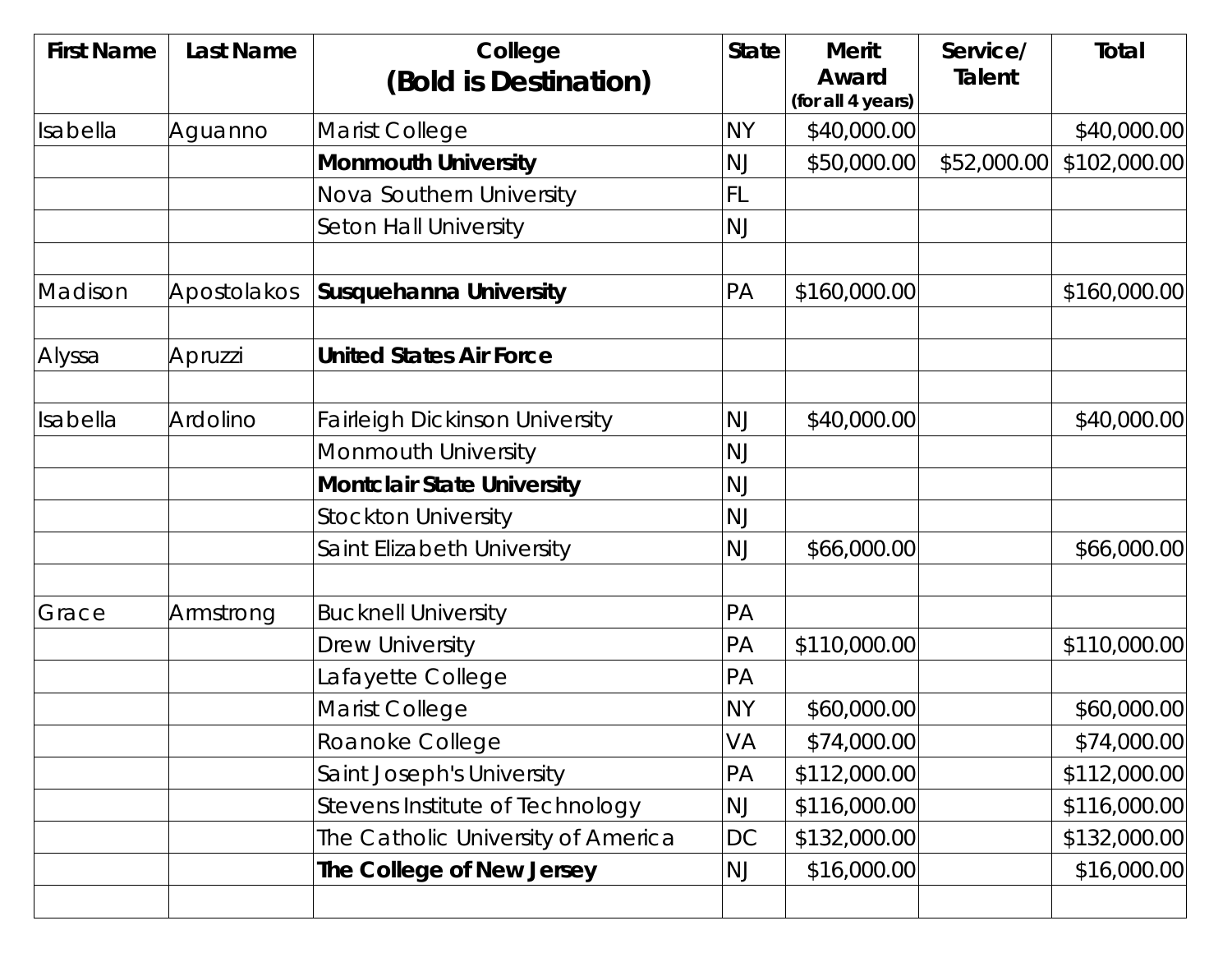| <b>First Name</b> | <b>Last Name</b> | College<br>(Bold is Destination)               | <b>State</b>           | <b>Merit</b><br>Award | Service/<br><b>Talent</b> | <b>Total</b> |
|-------------------|------------------|------------------------------------------------|------------------------|-----------------------|---------------------------|--------------|
|                   |                  |                                                |                        | (for all 4 years)     |                           |              |
| Kasey             | Arnold           | <b>Coastal Carolina University</b>             | <b>SC</b>              |                       |                           |              |
|                   |                  | Ocean County College                           | NJ                     |                       |                           |              |
| Kennedy           | Austin           | The Pennsylvania State University,<br>Abington | PA                     | \$8,000.00            |                           | \$8,000.00   |
| Samantha          | <b>Backle</b>    | <b>Ocean County College</b>                    | <b>NJ</b>              |                       |                           |              |
| Anna              | <b>Bado</b>      | <b>Georgian Court University</b>               | <b>NJ</b>              | \$60,000.00           |                           | \$60,000.00  |
| Noah              | <b>Bakos</b>     | <b>Ocean County College</b>                    | <b>NJ</b>              |                       |                           |              |
| Alexa             | <b>Beck</b>      | Cabrini University                             | PA                     | \$88,000.00           |                           | \$88,000.00  |
|                   |                  | <b>Duquesne University</b>                     | PA                     | \$92,000.00           |                           | \$92,000.00  |
|                   |                  | <b>Fairfield University</b>                    | C <sub>T</sub>         | \$88,000.00           |                           | \$88,000.00  |
|                   |                  | <b>Fordham University</b>                      | <b>NY</b>              | \$112,000.00          |                           | \$112,000.00 |
|                   |                  | <b>George Mason University</b>                 | VA                     | \$72,000.00           |                           | \$72,000.00  |
|                   |                  | <b>High Point University</b>                   | <b>NC</b>              | \$72,000.00           |                           | \$72,000.00  |
|                   |                  | Hofstra University                             | <b>NY</b>              | \$128,000.00          |                           | \$128,000.00 |
|                   |                  | <b>James Madison University</b>                | VA                     | \$38,000.00           |                           | \$38,000.00  |
|                   |                  | Loyola University                              | <b>MD</b>              | \$120,000.00          |                           | \$120,000.00 |
|                   |                  | Marist College                                 | <b>NY</b>              | \$120,000.00          |                           | \$120,000.00 |
|                   |                  | <b>Sacred Heart University</b>                 | $\mathsf{C}\mathsf{T}$ | \$96,000.00           |                           | \$96,000.00  |
|                   |                  | Saint Joseph's University                      | PA                     | \$112,000.00          |                           | \$112,000.00 |
|                   |                  | <b>Seton Hall University</b>                   | <b>NJ</b>              | \$100,000.00          |                           | \$100,000.00 |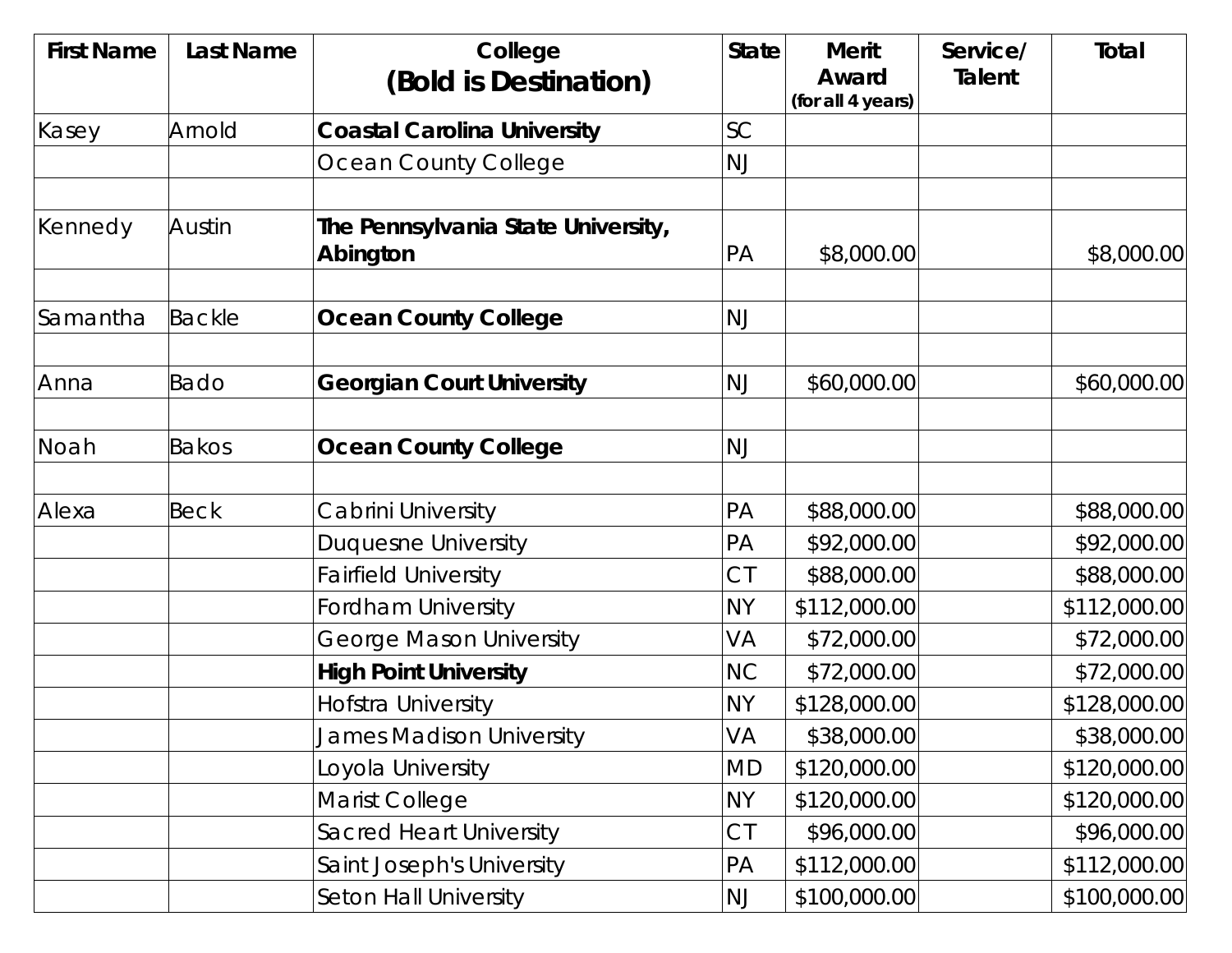| <b>First Name</b> | <b>Last Name</b> | College<br>(Bold is Destination)   | <b>State</b>   | <b>Merit</b><br>Award | Service/<br><b>Talent</b> | Total        |
|-------------------|------------------|------------------------------------|----------------|-----------------------|---------------------------|--------------|
|                   |                  |                                    |                | (for all 4 years)     |                           |              |
| Alexa             | <b>Beck</b>      | <b>Syracuse University</b>         | <b>NY</b>      | \$60,000.00           |                           | \$60,000.00  |
|                   |                  | The Catholic University of America | DC             | \$144,000.00          |                           | \$144,000.00 |
|                   |                  | The University of Scranton         | PA             | \$100,000.00          |                           | \$100,000.00 |
| Jenna             | Belajonas        | University of San Francisco        | CA             | \$56,000.00           |                           | \$56,000.00  |
|                   |                  | <b>Undecided</b>                   |                |                       |                           |              |
| Joseph            | Benesch          | <b>Chaminade University</b>        | H <sub>l</sub> | \$60,000.00           |                           | \$60,000.00  |
|                   |                  | <b>Dominican College</b>           | <b>NY</b>      | \$70,000.00           | \$12,000.00               | \$82,000.00  |
|                   |                  | <b>Eastern University</b>          | PA             | \$72,000.00           |                           | \$72,000.00  |
|                   |                  | Marywood University                | PA             | \$76,000.00           |                           | \$76,000.00  |
|                   |                  | Monmouth University                | <b>NJ</b>      | \$48,000.00           |                           | \$48,000.00  |
|                   |                  | Moravian University                | PA             | \$116,000.00          |                           | \$116,000.00 |
|                   |                  | <b>Ohio Northern University</b>    | OH             | \$76,000.00           |                           | \$76,000.00  |
|                   |                  | Wagner College                     | <b>NY</b>      | \$72,000.00           |                           | \$72,000.00  |
|                   |                  | Western New England University     | MA             | \$72,000.00           |                           | \$72,000.00  |
|                   |                  | <b>Widener University</b>          | PA             | \$108,000.00          |                           | \$108,000.00 |
|                   |                  | <b>William Paterson University</b> | <b>NJ</b>      | \$20,000.00           |                           | \$20,000.00  |
| Samantha          | Blackler         | <b>Monmouth University</b>         | <b>NJ</b>      | \$66,000.00           |                           | \$66,000.00  |
|                   |                  | Providence College                 | R <sub>l</sub> | \$80,000.00           |                           | \$80,000.00  |
|                   |                  | Saint Joseph's University          | PA             | \$100,000.00          |                           | \$100,000.00 |
|                   |                  | Salve Regina University            | R <sub>l</sub> | \$96,000.00           |                           | \$96,000.00  |
|                   |                  | The University of Rhode Island     | R <sub>l</sub> | \$60,000.00           |                           | \$60,000.00  |
|                   |                  |                                    |                |                       |                           |              |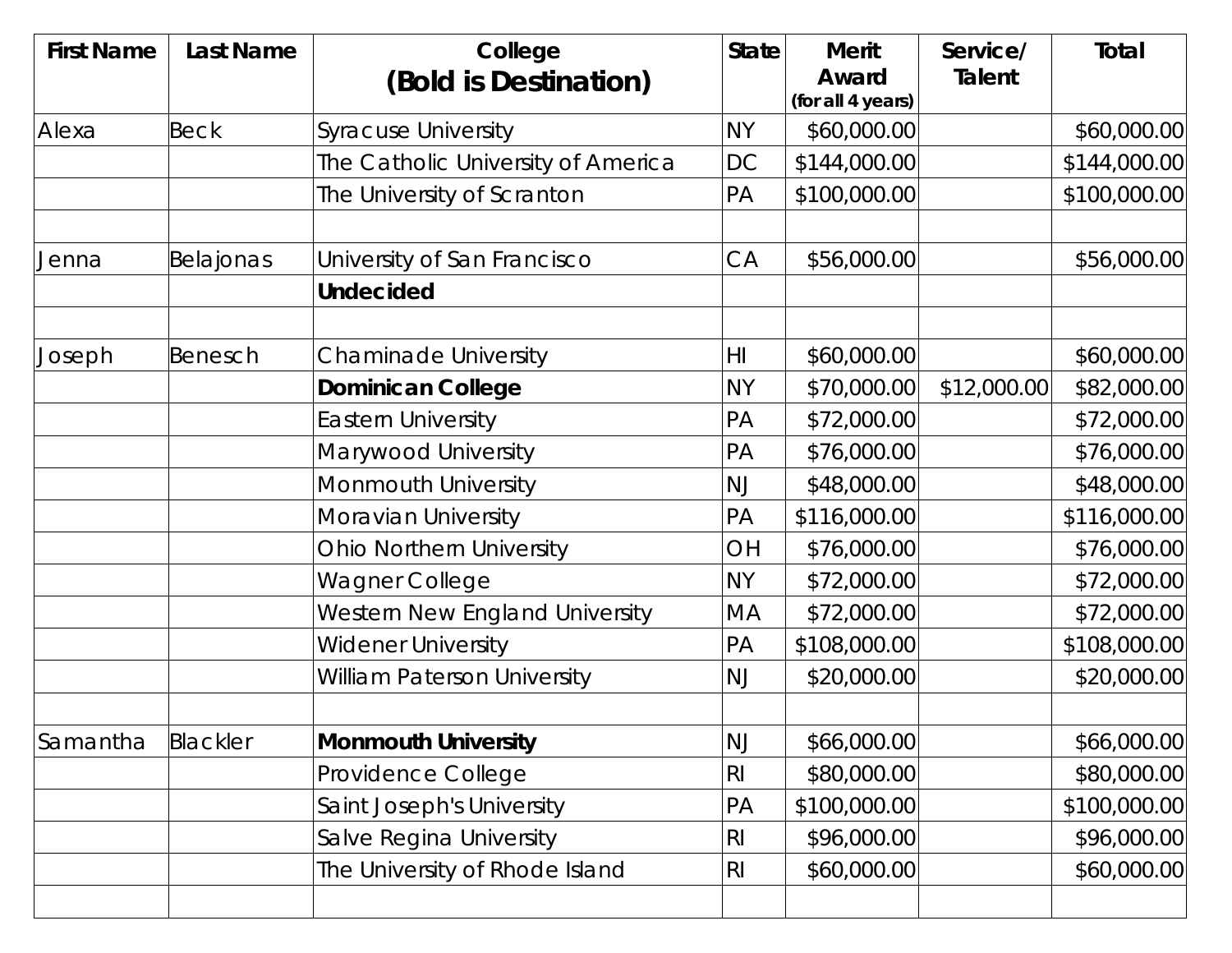| <b>First Name</b> | Last Name     | College                                                  | <b>State</b>   | <b>Merit</b>               | Service/      | Total        |
|-------------------|---------------|----------------------------------------------------------|----------------|----------------------------|---------------|--------------|
|                   |               | (Bold is Destination)                                    |                | Award<br>(for all 4 years) | <b>Talent</b> |              |
| Andrew            | <b>Bonick</b> | University of South Florida                              | FL             |                            |               |              |
|                   |               |                                                          |                |                            |               |              |
| Madison           | Borbotko      | Albany College of Pharmacy and<br><b>Health Sciences</b> | <b>NY</b>      | \$56,000.00                |               | \$56,000.00  |
|                   |               | Mount St. Joseph University                              | OH             | \$72,000.00                |               | \$72,000.00  |
|                   |               | <b>Rowan University</b>                                  | <b>NJ</b>      |                            |               |              |
| Matthew           | Bowen         | University of Alabama, Birmingham                        | <b>AL</b>      | \$32,000.00                |               | \$32,000.00  |
| Carly             | <b>Bowens</b> | <b>Endicott College</b>                                  | MA             |                            |               |              |
|                   |               | James Madison University                                 | VA             |                            |               |              |
|                   |               | The Pennsylvania State University, Berks                 | PA             |                            |               |              |
|                   |               | University of North Carolina, Wilmington                 | <b>NC</b>      |                            |               |              |
|                   |               | University of Rhode Island                               | R <sub>l</sub> |                            |               |              |
|                   |               | <b>William Paterson University</b>                       | <b>NJ</b>      |                            |               |              |
| Nunes             | <b>Bukula</b> | <b>Wagner College</b>                                    | <b>NY</b>      | \$52,000.00                |               | \$52,000.00  |
| Jaiden            | Buray         | New Jersey Institute of Technology                       | <b>NJ</b>      | \$28,000.00                |               | \$28,000.00  |
|                   |               | North Carolina State University                          | <b>NC</b>      | \$13,600.00                |               | \$13,600.00  |
|                   |               | Stevens Institute of Technology                          | <b>NJ</b>      | \$40,000.00                |               | \$40,000.00  |
|                   |               | <b>University of Delaware</b>                            | DE             | \$60,000.00                |               | \$60,000.00  |
| <b>Bridelise</b>  | <b>Butler</b> | Loyola University                                        | <b>MD</b>      | \$120,000.00               |               | \$120,000.00 |
|                   |               | University of Pittsburgh                                 | PA             |                            |               |              |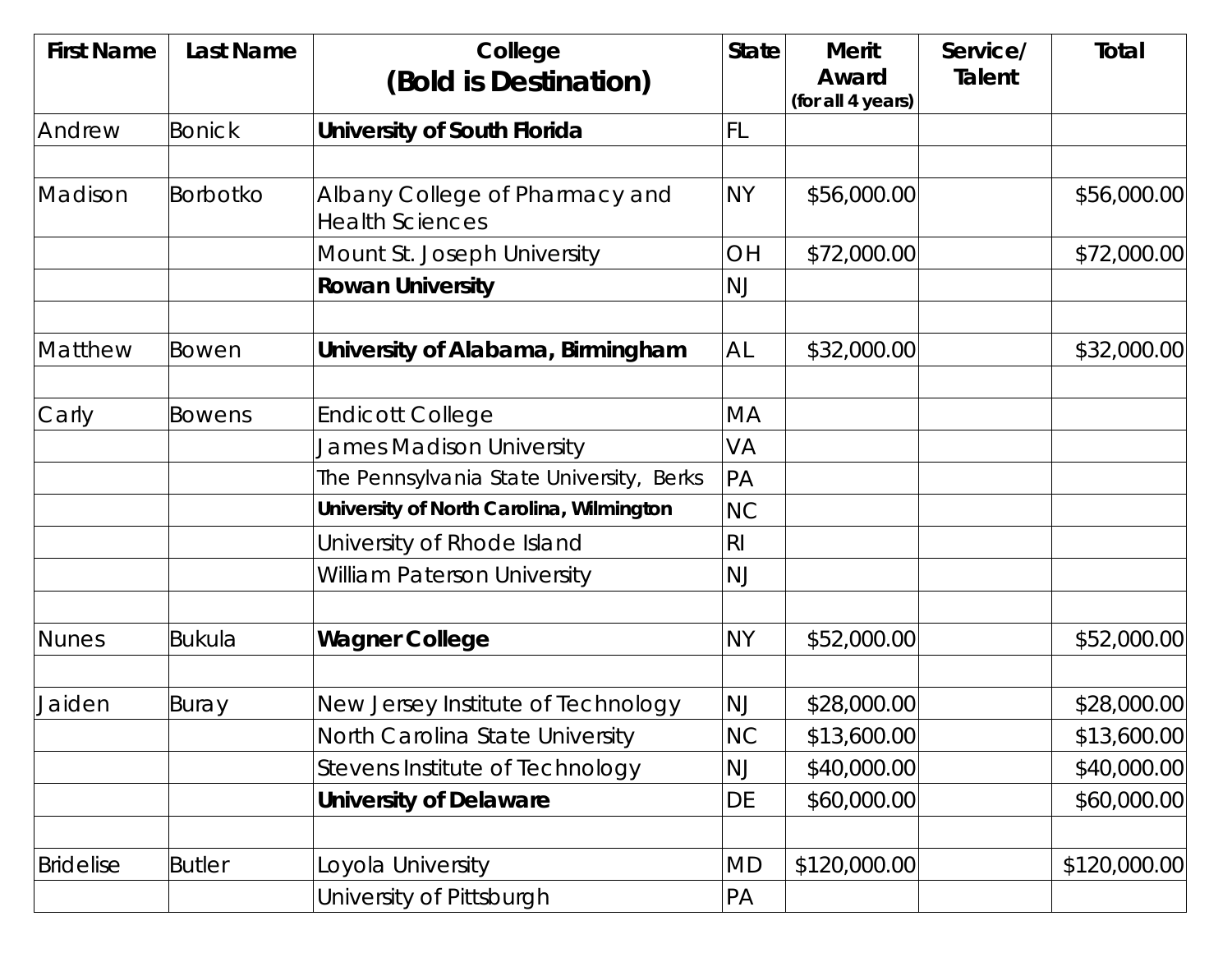| <b>First Name</b> | <b>Last Name</b> | College                                               | <b>State</b> | <b>Merit</b>               | Service/    | Total        |
|-------------------|------------------|-------------------------------------------------------|--------------|----------------------------|-------------|--------------|
|                   |                  | (Bold is Destination)                                 |              | Award<br>(for all 4 years) | Talent      |              |
| <b>Bridelise</b>  | <b>Butler</b>    | Saint Joseph's University                             | PA           | \$137,200.00               |             | \$137,200.00 |
|                   |                  | Susquehanna University                                | PA           | \$160,000.00               |             | \$160,000.00 |
|                   |                  | The Catholic University of America                    | DC           | \$148,000.00               |             | \$148,000.00 |
| Jalin             | <b>Butler</b>    | <b>Long Island University</b>                         | NY           | \$48,000.00                |             | \$48,000.00  |
|                   |                  | University of Maine                                   | ME           |                            |             |              |
| Nina              | Caprio           | <b>Ocean County Vocational</b><br><b>Trade School</b> | <b>NJ</b>    |                            |             |              |
| Joseph            | Caputo           | <b>Ocean County College</b>                           | <b>NJ</b>    |                            |             |              |
| Lyda              | Cassidy          | <b>Georgian Court University</b>                      | <b>NJ</b>    | \$36,000.00                | \$40,000.00 | \$76,000.00  |
|                   |                  | Palm Beach Atlantic University                        | <b>FL</b>    |                            | \$8,000.00  | \$8,000.00   |
|                   |                  | <b>Point Park University</b>                          | <b>FL</b>    |                            |             |              |
|                   |                  | Towson University                                     | <b>MD</b>    |                            |             |              |
| Julianne          | Caunt            | <b>Work Force</b>                                     |              |                            |             |              |
| Rui               | Chen             | <b>Undecided</b>                                      |              |                            |             |              |
| Richard           | Cioffi           | <b>Drew University</b>                                | NJ           | \$80,000.00                |             | \$80,000.00  |
|                   |                  | Monmouth University                                   | <b>NJ</b>    | \$56,000.00                |             | \$56,000.00  |
|                   |                  | Mount Saint Mary College                              | <b>NY</b>    | \$80,000.00                |             | \$80,000.00  |
|                   |                  | Seton Hall University                                 | <b>NJ</b>    | \$86,500.00                |             | \$86,500.00  |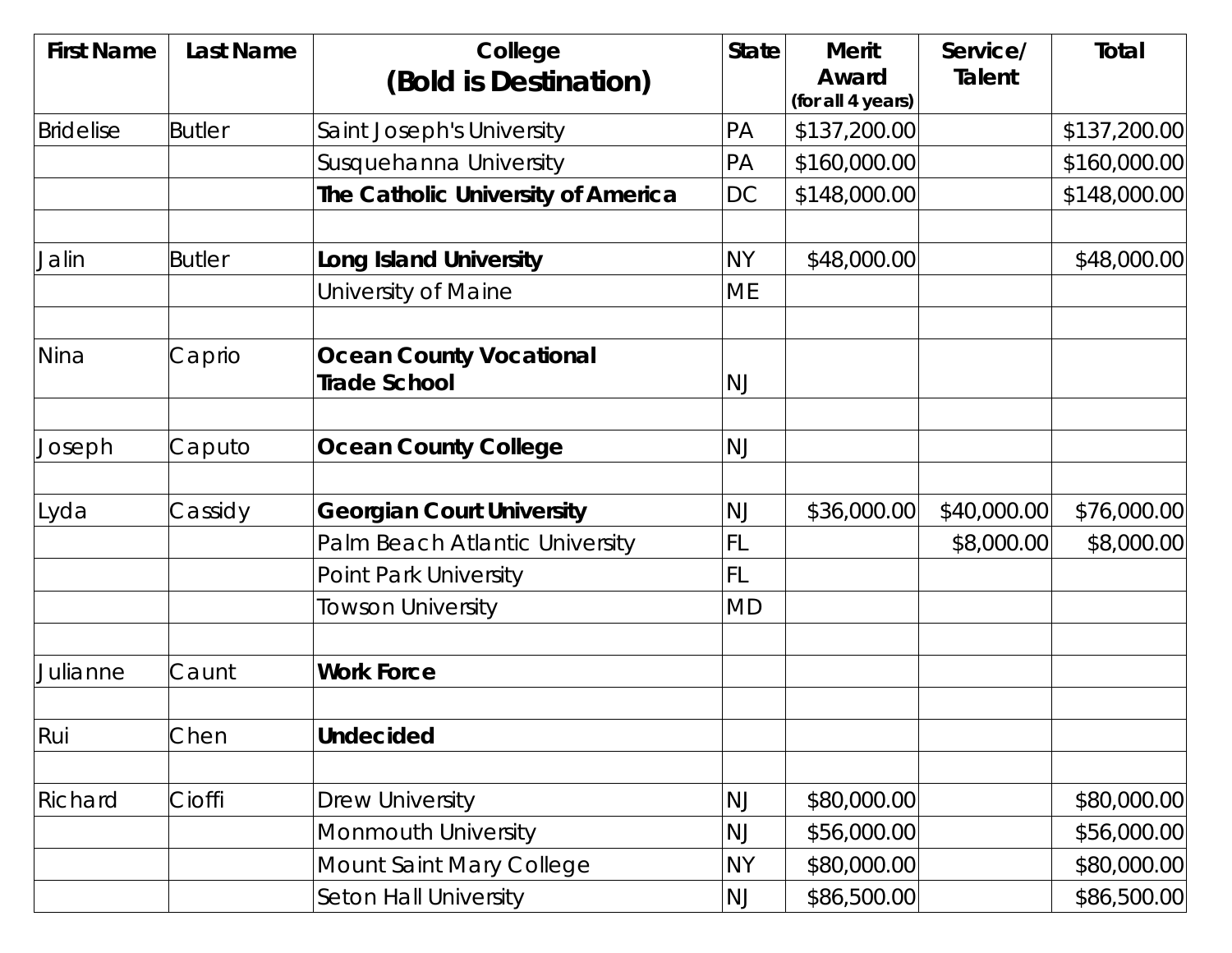| <b>First Name</b> | <b>Last Name</b> | College                                  | <b>State</b>   | <b>Merit</b><br>Award | Service/<br>Talent | <b>Total</b> |
|-------------------|------------------|------------------------------------------|----------------|-----------------------|--------------------|--------------|
|                   |                  | (Bold is Destination)                    |                | (for all 4 years)     |                    |              |
| Richard           | Cioffi           | The University of Scranton               | PA             | \$100,000.00          |                    | \$100,000.00 |
|                   |                  |                                          |                |                       |                    |              |
| Vincent           | Coburn           | The College of New Jersey                | <b>NJ</b>      | \$20,000.00           |                    | \$20,000.00  |
| Anthony           | Colonno          | <b>Fairleigh Dickinson University</b>    | <b>NJ</b>      | \$44,000.00           |                    | \$44,000.00  |
|                   |                  | Quinnipiac University                    | CI             | \$80,000.00           |                    | \$80,000.00  |
|                   |                  | Rowan University                         | <b>NJ</b>      |                       |                    |              |
|                   |                  | <b>Sacred Heart University</b>           | СT             | \$82,000.00           |                    | \$82,000.00  |
|                   |                  | Saint Joseph's University                | PA             | \$52,000.00           |                    | \$52,000.00  |
|                   |                  | <b>Stockton University</b>               | <b>NJ</b>      | \$6,000.00            |                    | \$6,000.00   |
|                   |                  | The University of Scranton               | PA             | \$104,000.00          |                    | \$104,000.00 |
| Monica            | Conforti         | <b>Ocean County College</b>              | <b>NJ</b>      |                       |                    |              |
| Elysha            | Conrad           | <b>Albright College</b>                  | PA             | \$76,000.00           |                    | \$76,000.00  |
|                   |                  | <b>Fordham University</b>                | <b>NY</b>      | \$80,000.00           |                    | \$80,000.00  |
|                   |                  | Johnson & Wales University               | R <sub>l</sub> | \$98,000.00           |                    | \$98,000.00  |
|                   |                  | <b>Rutgers University, New Brunswick</b> | <b>NJ</b>      | \$32,000.00           |                    | \$32,000.00  |
|                   |                  | Seton Hall University                    | <b>NJ</b>      | \$88,500.00           |                    | \$88,500.00  |
|                   |                  | Susquehanna University                   | PA             | \$160,000.00          |                    | \$160,000.00 |
|                   |                  | The College of New Jersey                | NJ             | \$48,000.00           |                    | \$48,000.00  |
|                   |                  | University of Connecticut                | CI             | \$92,000.00           |                    | \$92,000.00  |
|                   |                  | University of Delaware                   | DE             | \$68,000.00           |                    | \$68,000.00  |
|                   |                  | University of Massachusetts, Amherst     | МA             | \$64,000.00           |                    | \$64,000.00  |
|                   |                  | University of Rhode Island               | R <sub>l</sub> | \$60,000.00           |                    | \$60,000.00  |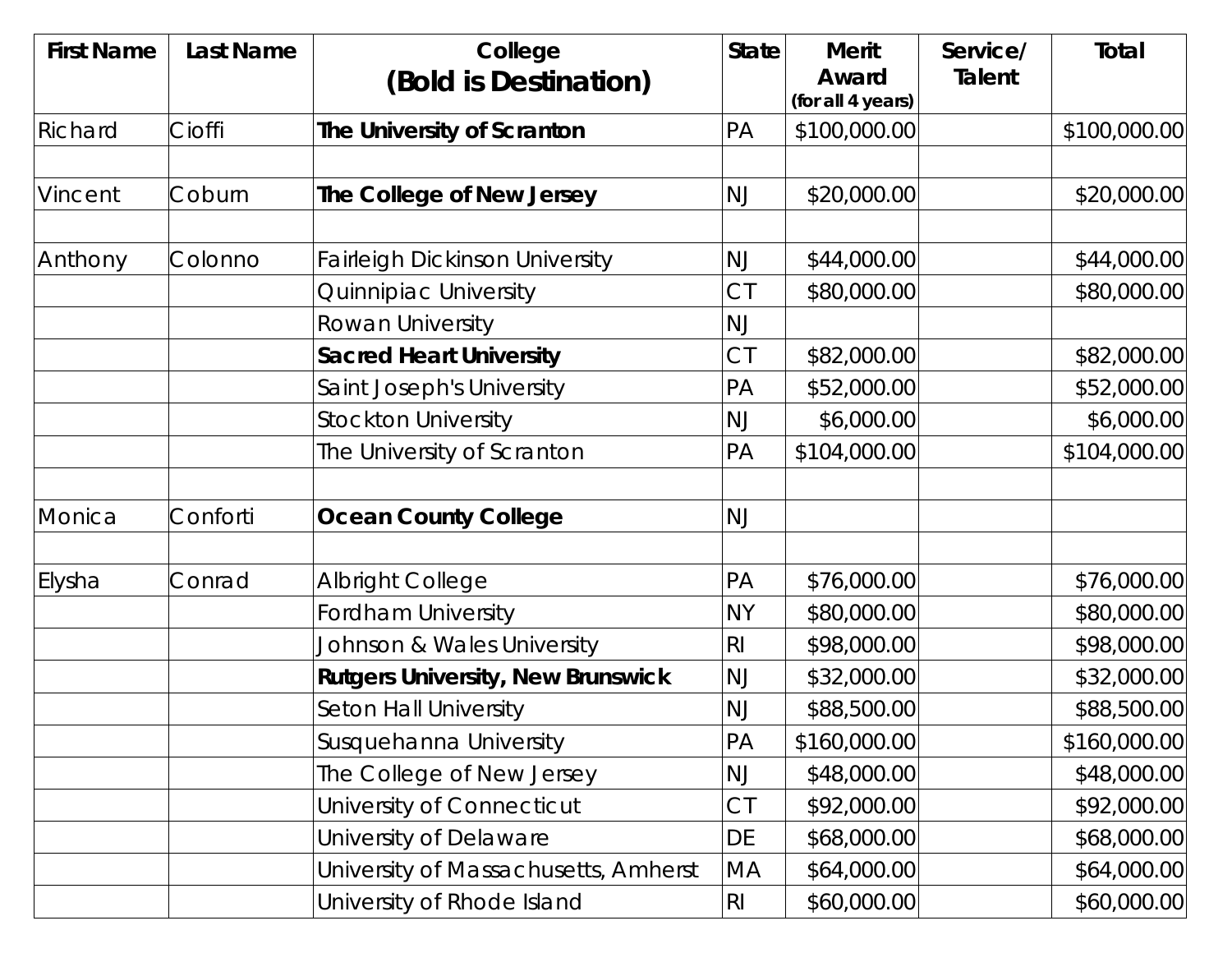| <b>First Name</b> | <b>Last Name</b> | College<br>(Bold is Destination)         | <b>State</b> | <b>Merit</b><br>Award | Service/<br><b>Talent</b> | Total        |
|-------------------|------------------|------------------------------------------|--------------|-----------------------|---------------------------|--------------|
|                   |                  |                                          |              | (for all 4 years)     |                           |              |
| Olivia            | Conroy           | <b>West Chester University</b>           | PA           |                       |                           |              |
|                   |                  |                                          |              |                       |                           |              |
| Aaron             | Crooms           | <b>Edinboro University</b>               | PA           | \$6,000.00            |                           | \$6,000.00]  |
| Maura             | Cummings         | <b>Georgian Court University</b>         | <b>NJ</b>    | \$90,000.00           |                           | \$90,000.00  |
|                   |                  | <b>Monmouth University</b>               | <b>NJ</b>    | \$66,000.00           |                           | \$66,000.00  |
|                   |                  | The College of New Jersey                | <b>NJ</b>    | \$48,000.00           |                           | \$48,000.00  |
|                   |                  | University of the Sciences               | PA           | \$48,000.00           |                           | \$48,000.00  |
| Anthony           | De Sapio         | <b>Florida Institute of Technology</b>   | FL.          | \$87,380.00           |                           | \$87,380.00  |
|                   |                  | New Jersey Institute of Technology       | <b>NJ</b>    |                       |                           |              |
|                   |                  | University of Hartford                   | <b>CT</b>    | \$156,180.00          |                           | \$156,180.00 |
| Symon             | <b>DeFreitas</b> | <b>Ocean County College</b>              | <b>NJ</b>    |                       |                           |              |
| Anthony           | DeKarski         | <b>Work Force</b>                        |              |                       |                           |              |
| Christian         | Dela Cruz        | Chaminade University of Honolulu         | H            | \$68,000.00           |                           | \$68,000.00  |
|                   |                  | <b>Monmouth University</b>               | <b>NJ</b>    | \$60,000.00           |                           | \$60,000.00  |
|                   |                  | <b>Seton Hall University</b>             | <b>NJ</b>    | \$88,500.00           |                           | \$88,500.00  |
|                   |                  | University of Delaware                   | DE           | \$60,000.00           |                           | \$60,000.00  |
|                   |                  | University of North Carolina, Wilmington | <b>NC</b>    |                       |                           |              |
|                   |                  | University of Vermont                    | VT           | \$72,000.00           |                           | \$72,000.00  |
| Patrick           | Dellane          | <b>United States Marine Corps</b>        |              |                       |                           |              |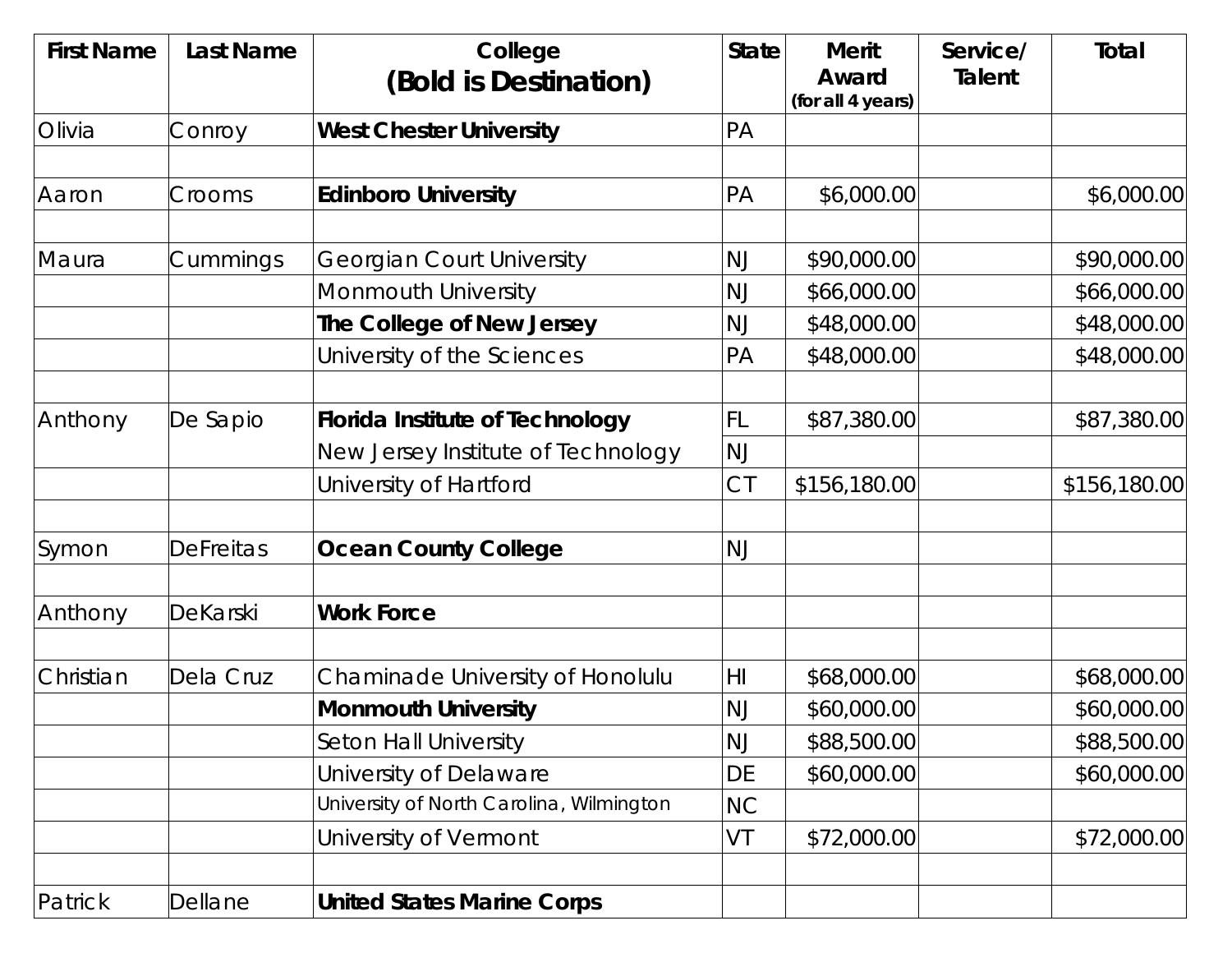| <b>First Name</b> | <b>Last Name</b> | College                            | <b>State</b> | <b>Merit</b>               | Service/ | Total        |
|-------------------|------------------|------------------------------------|--------------|----------------------------|----------|--------------|
|                   |                  | (Bold is Destination)              |              | Award<br>(for all 4 years) | Talent   |              |
| Ryan              | Dever            | Delaware Valley University         | DE           | \$92,000.00                |          | \$92,000.00  |
|                   |                  | Monmouth University                | <b>NJ</b>    | \$60,000.00                |          | \$60,000.00  |
|                   |                  | New Jersey City University         | <b>NJ</b>    | \$52,000.00                |          | \$52,000.00  |
|                   |                  | Seton Hall University              | <b>NJ</b>    | \$88,500.00                |          | \$88,500.00  |
|                   |                  | <b>Stockton University</b>         | <b>NJ</b>    | \$28,000.00                |          | \$28,000.00  |
|                   |                  | Susquehanna University             | PA           | \$156,000.00               |          | \$156,000.00 |
|                   |                  | Transylvania University            | KY           | \$92,000.00                |          | \$92,000.00  |
|                   |                  | <b>Xavier University</b>           | OH           | \$92,000.00                |          | \$92,000.00  |
| Madison           | <b>Dezendorf</b> | <b>Baylor University</b>           | TX           | \$88,000.00                |          | \$88,000.00  |
| Paige             | <b>Dezendorf</b> | <b>High Point University</b>       | <b>NC</b>    | \$20,000.00                |          | \$20,000.00  |
|                   |                  | Immaculata University              | PA           | \$54,000.00                |          | \$54,000.00  |
|                   |                  | <b>Rider University</b>            | NJ           | \$68,000.00                |          | \$68,000.00  |
|                   |                  | The College of New Jersey          | <b>NJ</b>    |                            |          |              |
|                   |                  | <b>West Chester University</b>     | PA           |                            |          |              |
| Duccio            | Di Maggio        | <b>Returning to Italy</b>          |              |                            |          |              |
| Ryan              | <b>Diffley</b>   | <b>East Carolina University</b>    | <b>NC</b>    |                            |          |              |
|                   |                  | The Catholic University of America | DC           |                            |          |              |
|                   |                  | <b>West Chester University</b>     | PA           |                            |          |              |
| Hope              | DiGiovanni       | <b>Brandels University</b>         | МA           | \$82,000.00                |          | \$82,000.00  |
|                   |                  | Lehigh University                  | PA           |                            |          |              |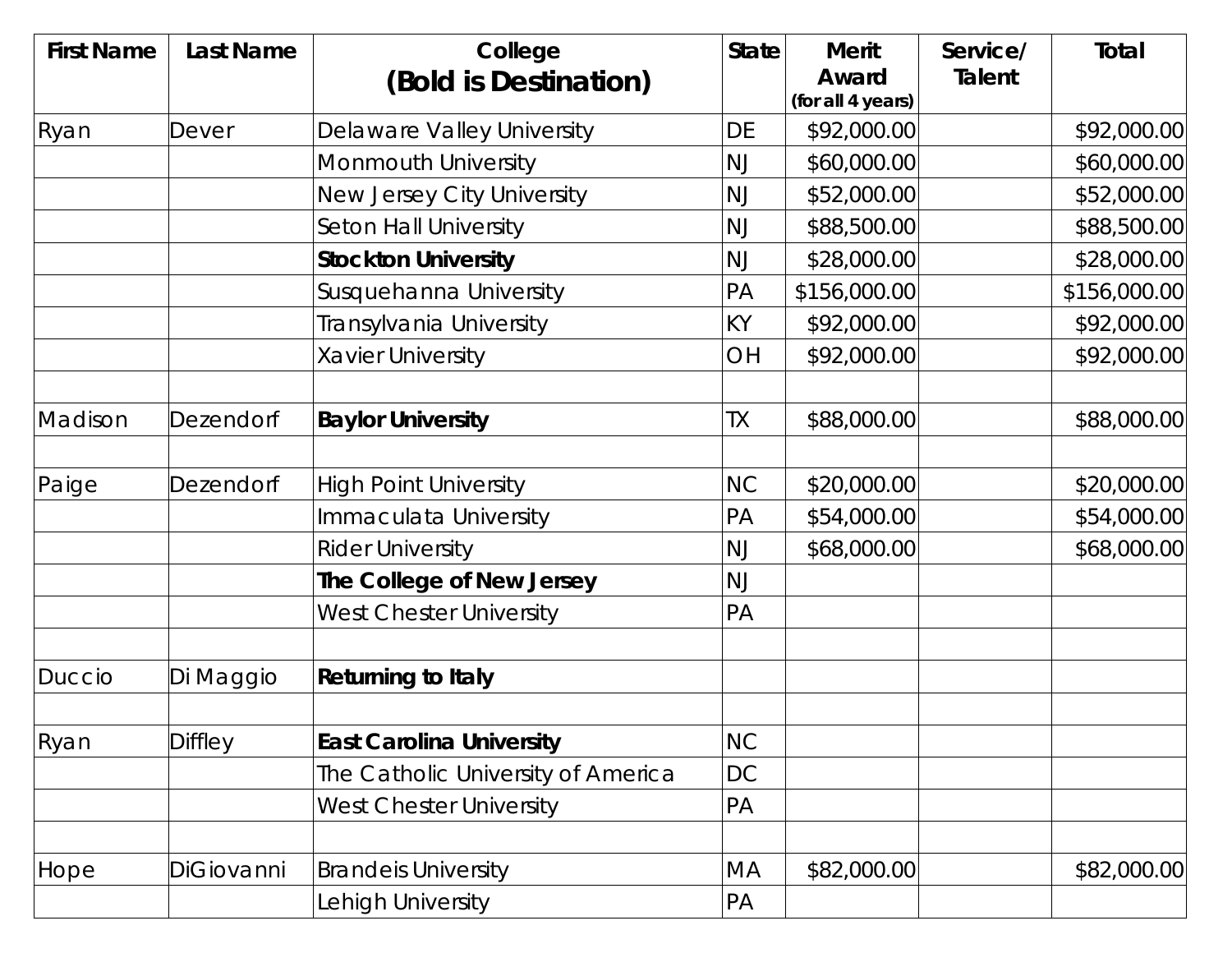| <b>First Name</b> | <b>Last Name</b> | College                                     | <b>State</b> | <b>Merit</b>               | Service/ | Total        |
|-------------------|------------------|---------------------------------------------|--------------|----------------------------|----------|--------------|
|                   |                  | (Bold is Destination)                       |              | Award<br>(for all 4 years) | Talent   |              |
| Hope              | DiGiovanni       | Rutgers University, New Brunswick           | <b>NJ</b>    |                            |          |              |
|                   |                  | <b>Villanova University</b>                 | PA           |                            |          |              |
| Hieu              | Dinh             | <b>Embry-Riddle Aeronautical University</b> | <b>FL</b>    |                            |          |              |
| Nicholas          | Dowling          | <b>Coastal Carolina University</b>          | SC           |                            |          |              |
|                   |                  | <b>Marshall University</b>                  | WV           |                            |          |              |
| Kyree             | Drake            | <b>Coastal Carolina University</b>          | SC           |                            |          |              |
|                   |                  | Monmouth University                         | <b>NJ</b>    |                            |          |              |
|                   |                  | <b>Stonehill College</b>                    | <b>MA</b>    | \$96,000.00                |          | \$96,000.00  |
| Vivian            | Drew-Perna       | The College of New Jersey                   | <b>NJ</b>    |                            |          |              |
| Sarah             | <b>DuPont</b>    | Quinnipiac University                       | CI           |                            |          |              |
|                   |                  | <b>Undecided</b>                            |              |                            |          |              |
| Connor            | Durante          | Cabrini University                          | PA           | \$84,000.00                |          | \$84,000.00  |
|                   |                  | <b>Monmouth University</b>                  | <b>NJ</b>    | \$66,000.00                |          | \$66,000.00  |
|                   |                  | <b>Rider University</b>                     | <b>NJ</b>    | \$84,000.00                |          | \$84,000.00  |
|                   |                  | Saint Joseph's University                   | PA           | \$100,000.00               |          | \$100,000.00 |
|                   |                  | The College of New Jersey                   | <b>NJ</b>    |                            |          |              |
|                   |                  | University of South Carolina                | SC           | \$40,784.00                |          | \$40,784.00  |
|                   |                  | Westminster College                         | PA           | \$120,000.00               |          | \$120,000.00 |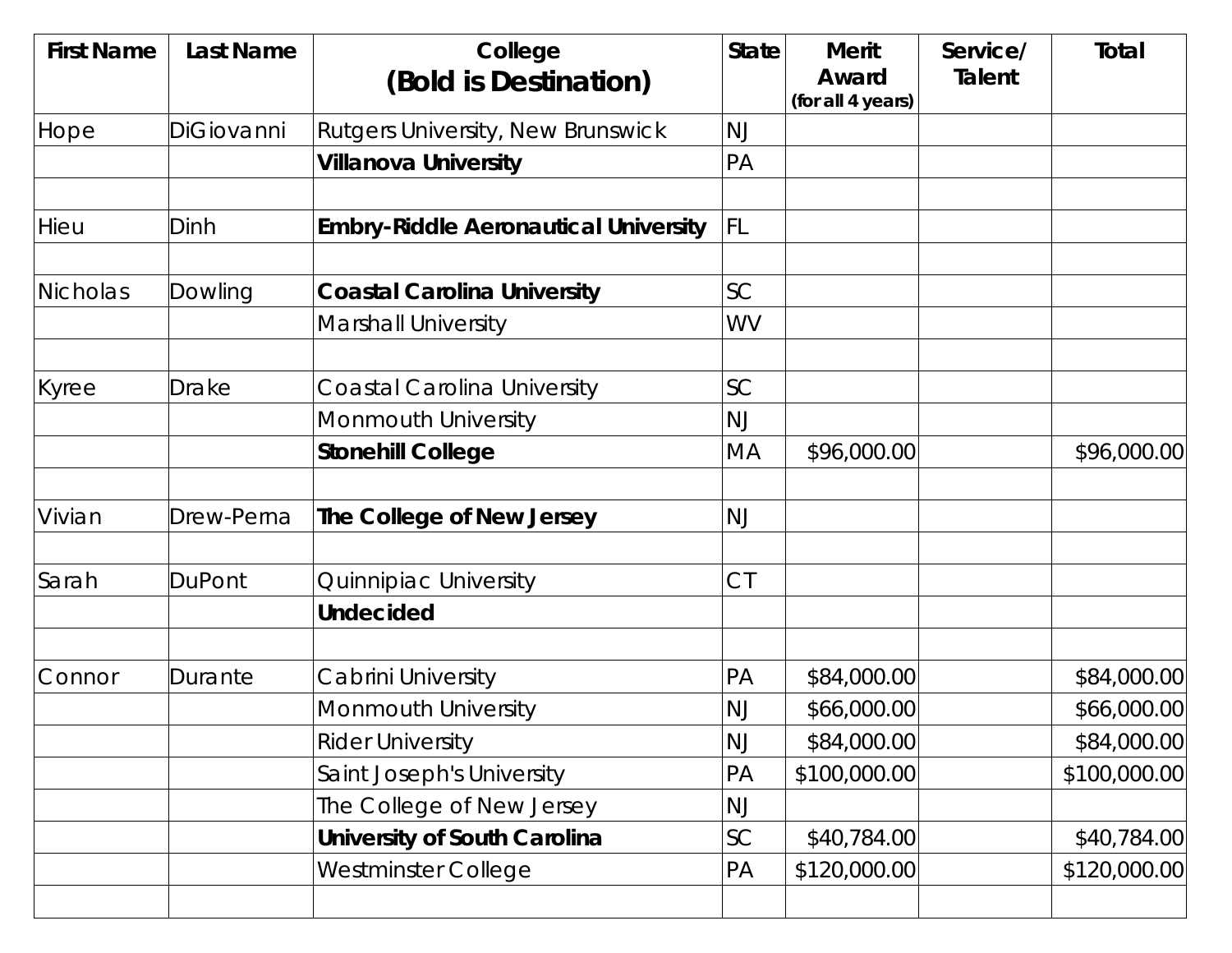| <b>First Name</b> | <b>Last Name</b> | College                                                       | <b>State</b> | <b>Merit</b>               | Service/ | Total        |
|-------------------|------------------|---------------------------------------------------------------|--------------|----------------------------|----------|--------------|
|                   |                  | (Bold is Destination)                                         |              | Award<br>(for all 4 years) | Talent   |              |
| Dolce             | Durazzo          | <b>Lynn University</b>                                        | <b>FL</b>    | \$72,000.00                |          | \$72,000.00  |
|                   |                  | Rowan University                                              | <b>NJ</b>    | \$12,400.00                |          | \$12,400.00  |
| Sarah             | Ebinger          | <b>Auburn University</b>                                      | AL           |                            |          |              |
|                   |                  | <b>Cornell University</b>                                     | <b>NY</b>    |                            |          |              |
|                   |                  | North Carolina State University                               | <b>NC</b>    |                            |          |              |
|                   |                  | The Catholic University of America                            | DC           | \$144,000.00               |          | \$144,000.00 |
|                   |                  | The College of William and Mary                               | VA           |                            |          |              |
|                   |                  | University of Dallas                                          | TΧ           | \$120,000.00               |          | \$120,000.00 |
|                   |                  | University of Florida                                         | FL           |                            |          |              |
|                   |                  | <b>University of Richmond</b>                                 | VA           | \$78,080.00                |          | \$78,080.00  |
|                   |                  | Virginia Polytechnic Institute and<br><b>State University</b> | VA           |                            |          |              |
| Daniella          | Enright          | <b>College of Charleston</b>                                  | <b>SC</b>    | \$36,000.00                |          | \$36,000.00  |
|                   |                  | University of Maryland                                        | MD           |                            |          |              |
| Emilio            | Farina           | <b>Undecided</b>                                              |              |                            |          |              |
| Connor            | arrell           | <b>Assumption University</b>                                  | <b>MA</b>    |                            |          |              |
|                   |                  | Franklin & Marshall College                                   | PA           |                            |          |              |
|                   |                  | Ithaca College                                                | <b>NY</b>    |                            |          |              |
|                   |                  | King's College                                                | PA           | \$88,000.00                |          | \$88,000.00  |
|                   |                  | Marist College                                                | <b>NY</b>    |                            |          |              |
|                   |                  | <b>Monmouth University</b>                                    | NJ           |                            |          |              |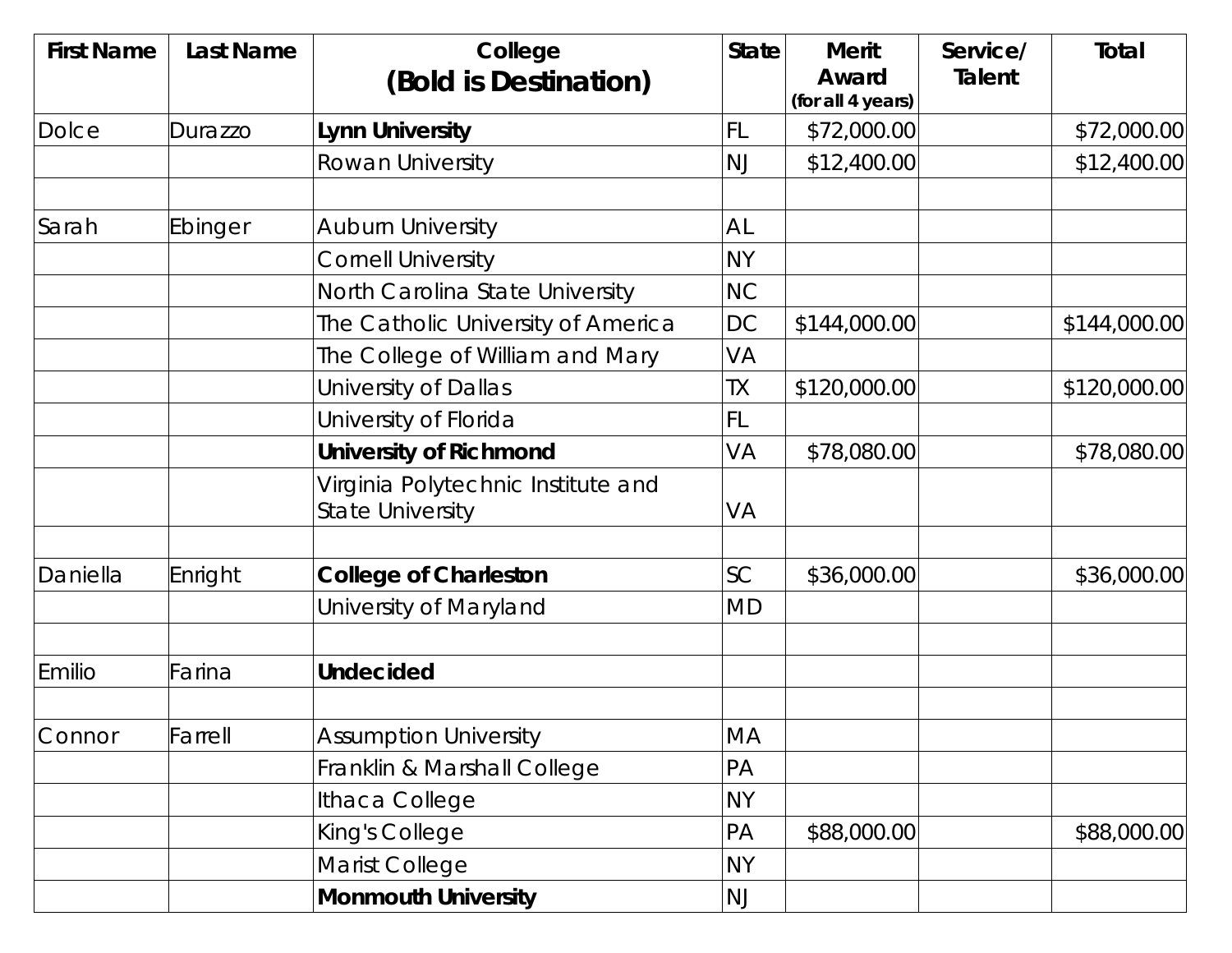| <b>First Name</b> | <b>Last Name</b> | College                                  | <b>State</b> | <b>Merit</b>               | Service/ | Total        |
|-------------------|------------------|------------------------------------------|--------------|----------------------------|----------|--------------|
|                   |                  | (Bold is Destination)                    |              | Award<br>(for all 4 years) | Talent   |              |
| Connor            | Farrell          | Pace University                          | <b>NY</b>    |                            |          |              |
|                   |                  | Salisbury University                     | <b>MD</b>    | \$28,000.00                |          | \$28,000.00  |
|                   |                  | Stonehill College                        | <b>MA</b>    | \$130,000.00               |          | \$130,000.00 |
|                   |                  | The College of New Jersey                | <b>NJ</b>    |                            |          |              |
|                   |                  | The Catholic University of America       | DC           |                            |          |              |
|                   |                  | Wagner College                           | <b>NY</b>    |                            |          |              |
|                   |                  | <b>Wilkes University</b>                 | PA           | \$108,000.00               |          | \$108,000.00 |
| Katelyn           | Fecho            | <b>Bloomsburg University</b>             | PA           | \$32,000.00                |          | \$32,000.00  |
|                   |                  | Seton Hall University                    | <b>NJ</b>    | \$84,000.00                |          | \$84,000.00  |
|                   |                  | The College of New Jersey                | NJ           |                            |          |              |
| Isabella          | Fedele           | <b>Drexel University</b>                 | PA           | \$66,000.00                |          | \$66,000.00  |
|                   |                  | <b>Fordham University</b>                | <b>NY</b>    |                            |          |              |
|                   |                  | Lafayette College                        | PA           |                            |          |              |
|                   |                  | <b>Rutgers University, New Brunswick</b> | <b>NJ</b>    |                            |          |              |
|                   |                  | Saint Joseph's University                | PA           | \$112,000.00               |          | \$112,000.00 |
|                   |                  | Temple University                        | PA           | \$56,000.00                |          | \$56,000.00  |
|                   |                  | The College of New Jersey                | NJ           | \$48,000.00                |          | \$48,000.00  |
| Maria             | Fedele           | Lafayette College                        | PA           |                            |          |              |
|                   |                  | Rutgers University, New Brunswick        | <b>NJ</b>    |                            |          |              |
|                   |                  | Saint Joseph's University                | PA           | \$112,000.00               |          | \$112,000.00 |
|                   |                  | The College of New Jersey                | NJ           | \$16,000.00                |          | \$16,000.00  |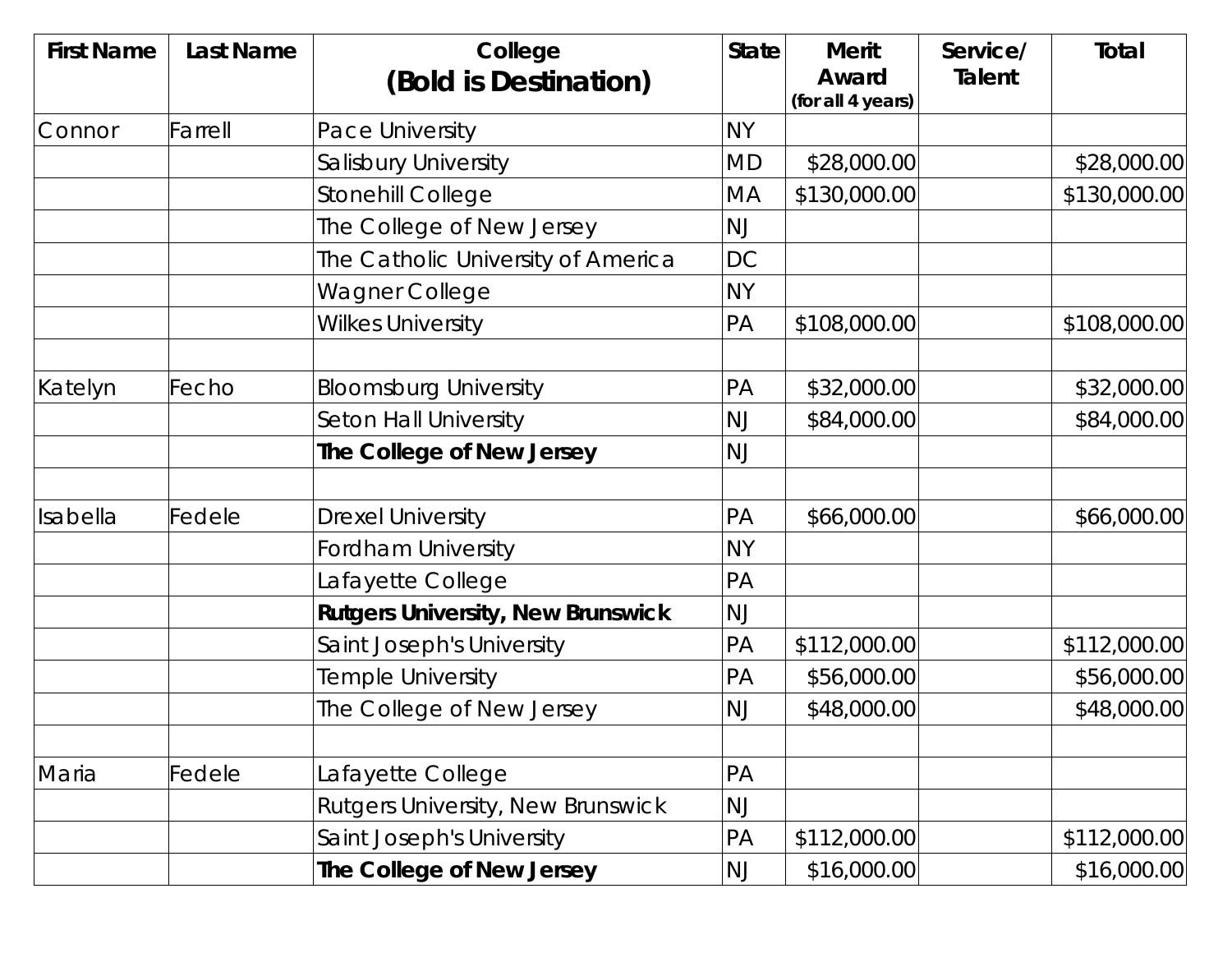| <b>First Name</b> | <b>Last Name</b> | College                                                       | <b>State</b>   | <b>Merit</b>               | Service/ | <b>Total</b> |
|-------------------|------------------|---------------------------------------------------------------|----------------|----------------------------|----------|--------------|
|                   |                  | (Bold is Destination)                                         |                | Award<br>(for all 4 years) | Talent   |              |
| Ashley            | ederico          | College of the Holy Cross                                     | МA             | \$159,600.00               |          | \$159,600.00 |
|                   |                  | <b>Fordham University</b>                                     | <b>NY</b>      | \$80,000.00                |          | \$80,000.00  |
|                   |                  | <b>High Point University</b>                                  | <b>NC</b>      | \$68,000.00                |          | \$68,000.00  |
|                   |                  | Marist College                                                | <b>NY</b>      | \$120,000.00               |          | \$120,000.00 |
|                   |                  | <b>Providence College</b>                                     | R <sub>l</sub> | \$142,800.00               |          | \$142,800.00 |
|                   |                  | <b>Sacred Heart University</b>                                | CI             | \$86,000.00                |          | \$86,000.00  |
|                   |                  | Stonehill College                                             | MA             | \$130,000.00               |          | \$130,000.00 |
|                   |                  | University of Delaware                                        | DE             |                            |          |              |
|                   |                  | Virginia Polytechnic Institute and<br><b>State University</b> | VA             |                            |          |              |
|                   |                  |                                                               |                |                            |          |              |
| Joseph            | Ferrallo         | San Diego State University                                    | CA             |                            |          |              |
|                   |                  | <b>Seton Hall University</b>                                  | <b>NJ</b>      | \$84,000.00                |          | \$84,000.00  |
| Sarah             | Froberg          | <b>Gap Year</b>                                               |                |                            |          |              |
| Angelique         | Gajano           | <b>Georgian Court University</b>                              | <b>NJ</b>      | \$90,000.00                |          | \$90,000.00  |
|                   |                  | Loyola University                                             | <b>MD</b>      | \$120,000.00               |          | \$120,000.00 |
|                   |                  | <b>Monmouth University</b>                                    | <b>NJ</b>      | \$66,000.00                |          | \$66,000.00  |
|                   |                  | Rutgers University, New Brunswick                             | <b>NJ</b>      |                            |          |              |
|                   |                  | <b>Seton Hall University</b>                                  | <b>NJ</b>      | \$96,500.00                |          | \$96,500.00  |
|                   |                  | The Catholic University of America                            | DC             | \$128,000.00               |          | \$128,000.00 |
|                   |                  | The College of New Jersey                                     | <b>NJ</b>      | \$20,000.00                |          | \$20,000.00  |
|                   |                  | University of Maryland                                        | <b>MD</b>      |                            |          |              |
|                   |                  | University of South Carolina                                  | SC             |                            |          |              |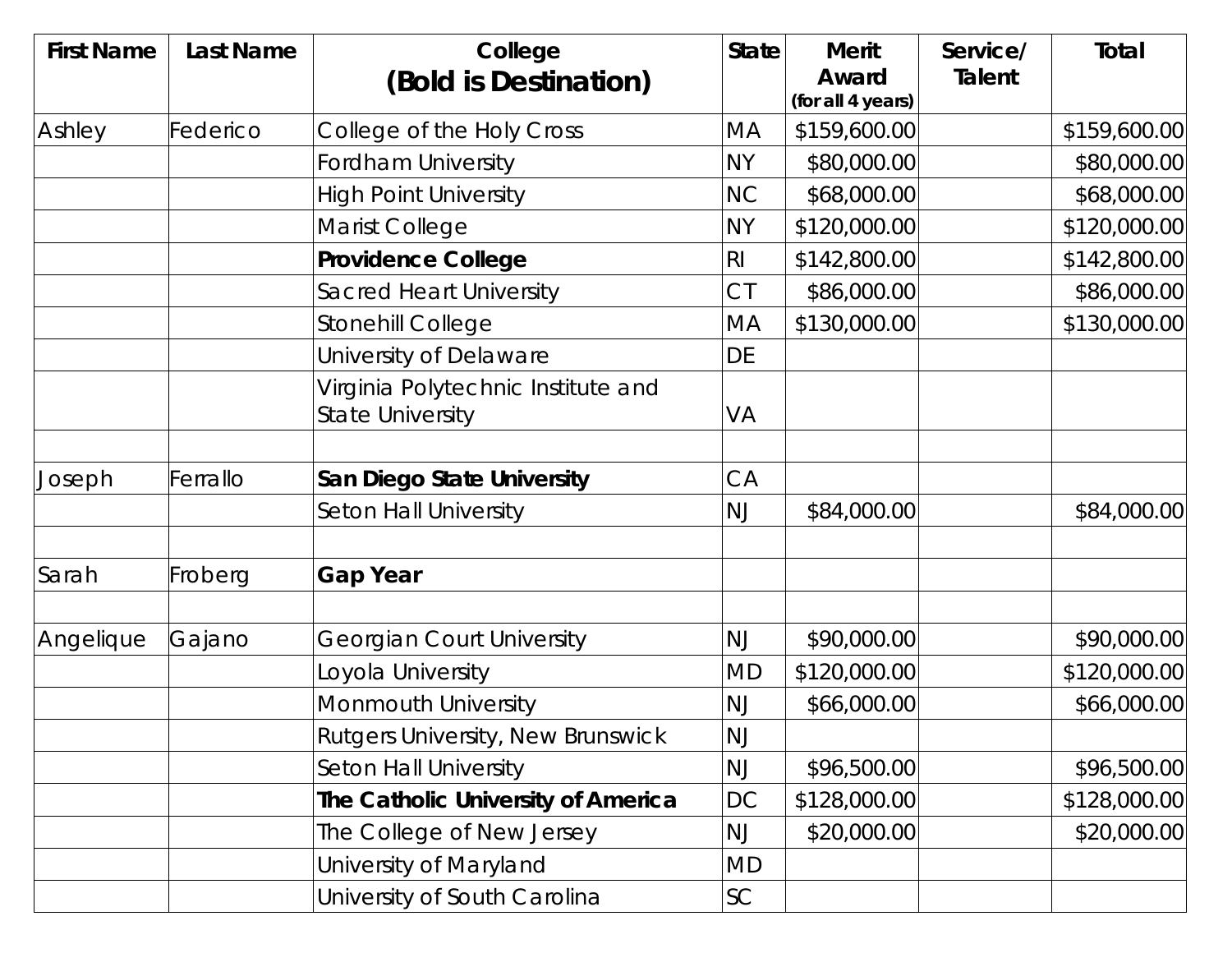| <b>First Name</b> | <b>Last Name</b> | College<br>(Bold is Destination)                              | <b>State</b> | <b>Merit</b><br>Award | Service/<br>Talent | Total        |
|-------------------|------------------|---------------------------------------------------------------|--------------|-----------------------|--------------------|--------------|
|                   |                  |                                                               |              | (for all 4 years)     |                    |              |
| Andrew            | Gallegos         | <b>University of Delaware</b>                                 | <b>DE</b>    | \$93,664.00           |                    | \$93,664.00  |
|                   |                  |                                                               |              |                       |                    |              |
| Raquel            | Gately           | <b>Adelphi University</b>                                     | <b>NY</b>    | \$124,000.00          |                    | \$124,000.00 |
|                   |                  | <b>Fairleigh Dickinson University</b>                         | NJ           | \$78,000.00           |                    | \$78,000.00  |
|                   |                  | <b>Fordham University</b>                                     | <b>NY</b>    | \$60,000.00           |                    | \$60,000.00  |
|                   |                  | Manhattan College                                             | <b>NY</b>    | \$128,000.00          |                    | \$128,000.00 |
|                   |                  | <b>Marymount Manhattan College</b>                            | <b>NY</b>    | \$72,000.00           |                    | \$72,000.00  |
|                   |                  | Moravian University                                           | PA           | \$145,000.00          |                    | \$145,000.00 |
|                   |                  | Mount St. Mary's University                                   | <b>MD</b>    | \$112,000.00          |                    | \$112,000.00 |
|                   |                  | St. John's University                                         | <b>NY</b>    | \$142,000.00          |                    | \$142,000.00 |
|                   |                  | <b>Stony Brook University</b>                                 | <b>NY</b>    | \$40,000.00           |                    | \$40,000.00  |
|                   |                  | The Pennsylvania State University, Altoona                    | PA           |                       |                    |              |
| Hanhua            | Ge               | Rensselaer Polytechnic Institute                              | <b>NY</b>    |                       |                    |              |
|                   |                  | The Ohio State University                                     | OH           |                       |                    |              |
|                   |                  | University of Toronto, Canada                                 |              |                       |                    |              |
|                   |                  | University of Toronto, Mississauga, Canada                    |              | \$30,000.00           |                    | \$30,000.00  |
|                   |                  | University of Toronto, Scarborough, Canada                    |              |                       |                    |              |
|                   |                  | University of Waterloo, Canada                                |              |                       |                    |              |
|                   |                  | Virginia Polytechnic Institute and<br><b>State University</b> | VA           |                       |                    |              |
| Dwayne            | Gethard          | <b>Franciscan University of Steubenville</b>                  | OH           | \$170,000.00          |                    | \$170,000.00 |
| Kyle              | Ginex            | <b>Undecided</b>                                              |              |                       |                    |              |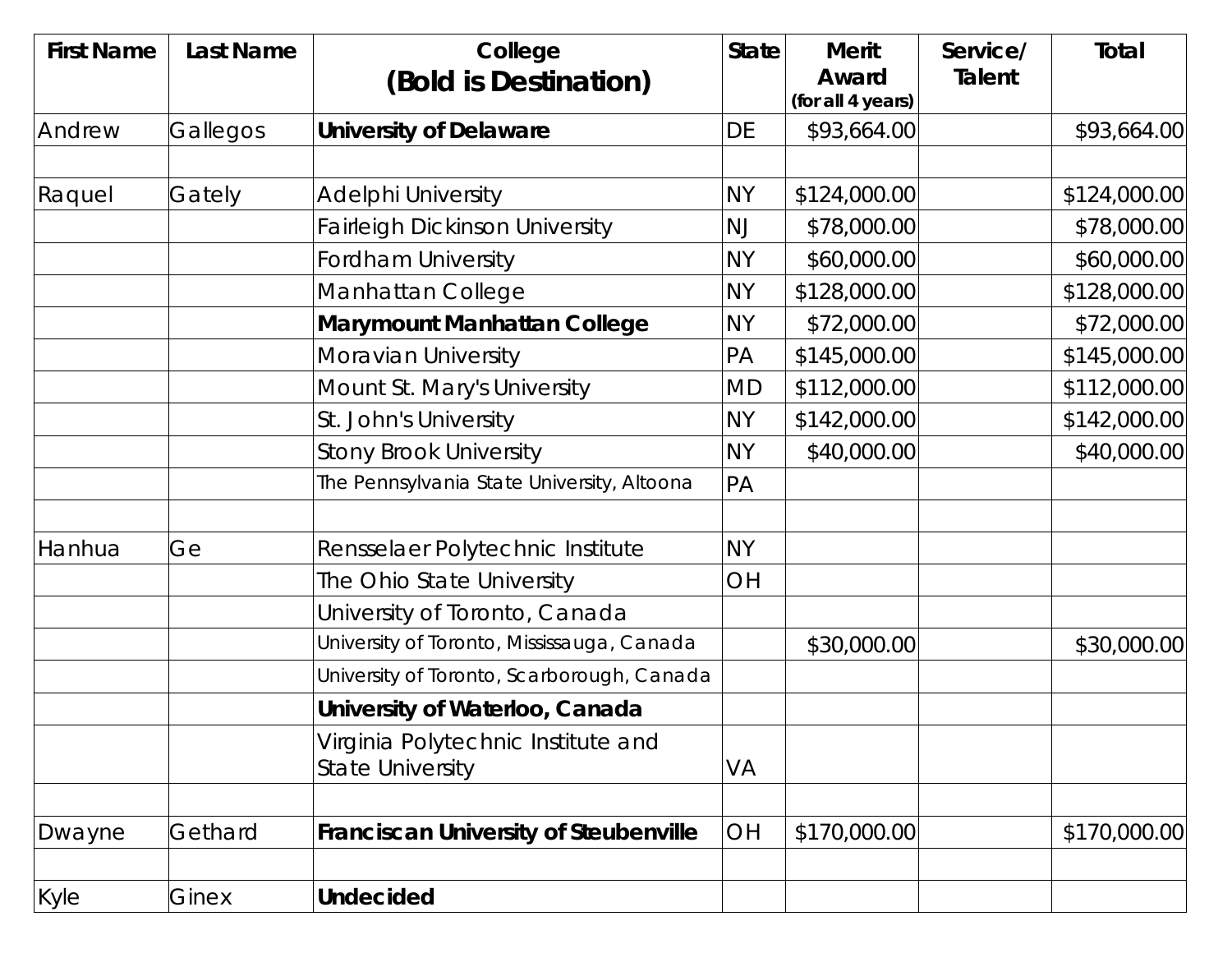| <b>First Name</b> | <b>Last Name</b> | College                                                       | <b>State</b> | <b>Merit</b>               | Service/ | Total        |
|-------------------|------------------|---------------------------------------------------------------|--------------|----------------------------|----------|--------------|
|                   |                  | (Bold is Destination)                                         |              | Award<br>(for all 4 years) | Talent   |              |
| Ava               | Glawson          | Iona College                                                  | <b>NY</b>    | \$120,000.00               |          | \$120,000.00 |
|                   |                  | <b>James Madison University</b>                               | VA           |                            |          |              |
|                   |                  | Merrimack College                                             | МA           | \$108,000.00               |          | \$108,000.00 |
|                   |                  | The Pennsylvania State University, Abington                   | PA           |                            |          |              |
|                   |                  | University of South Florida                                   | <b>FL</b>    |                            |          |              |
|                   |                  | Virginia Polytechnic Institute and<br><b>State University</b> | VA           |                            |          |              |
|                   |                  | <b>Widener University</b>                                     | PA           | \$124,000.00               |          | \$124,000.00 |
|                   |                  |                                                               |              |                            |          |              |
| Aidan             | Grant            | Marist College                                                | <b>NY</b>    | \$48,000.00                |          | \$48,000.00  |
|                   |                  | Quinnipiac University                                         | CI           | \$104,000.00               |          | \$104,000.00 |
|                   |                  | <b>Sacred Heart University</b>                                | <b>CT</b>    | \$78,000.00                |          | \$78,000.00  |
|                   |                  | Saint Louis University                                        | <b>MO</b>    | \$116,000.00               |          | \$116,000.00 |
|                   |                  | The Catholic University of America                            | DC           | \$104,000.00               |          | \$104,000.00 |
|                   |                  | The University of Scranton                                    | PA           | \$96,000.00                |          | \$96,000.00  |
|                   |                  | University of Pittsburgh                                      | PA           | \$50,000.00                |          | \$50,000.00  |
|                   |                  | <b>University of Vermont</b>                                  | VT           | \$48,000.00                |          | \$48,000.00  |
| Alexander         | Haye             | Ramapo College                                                | <b>NJ</b>    |                            |          |              |
|                   |                  | Rowan University                                              | <b>NJ</b>    |                            |          |              |
| Jenna             | Hayes            | <b>Ferris State University</b>                                | MI           |                            |          |              |
|                   |                  | <b>Grand Valley State University</b>                          | MI           | \$30,944.00                |          | \$30,944.00  |
|                   |                  | <b>Oakland University</b>                                     | MI           |                            |          |              |
|                   |                  |                                                               |              |                            |          |              |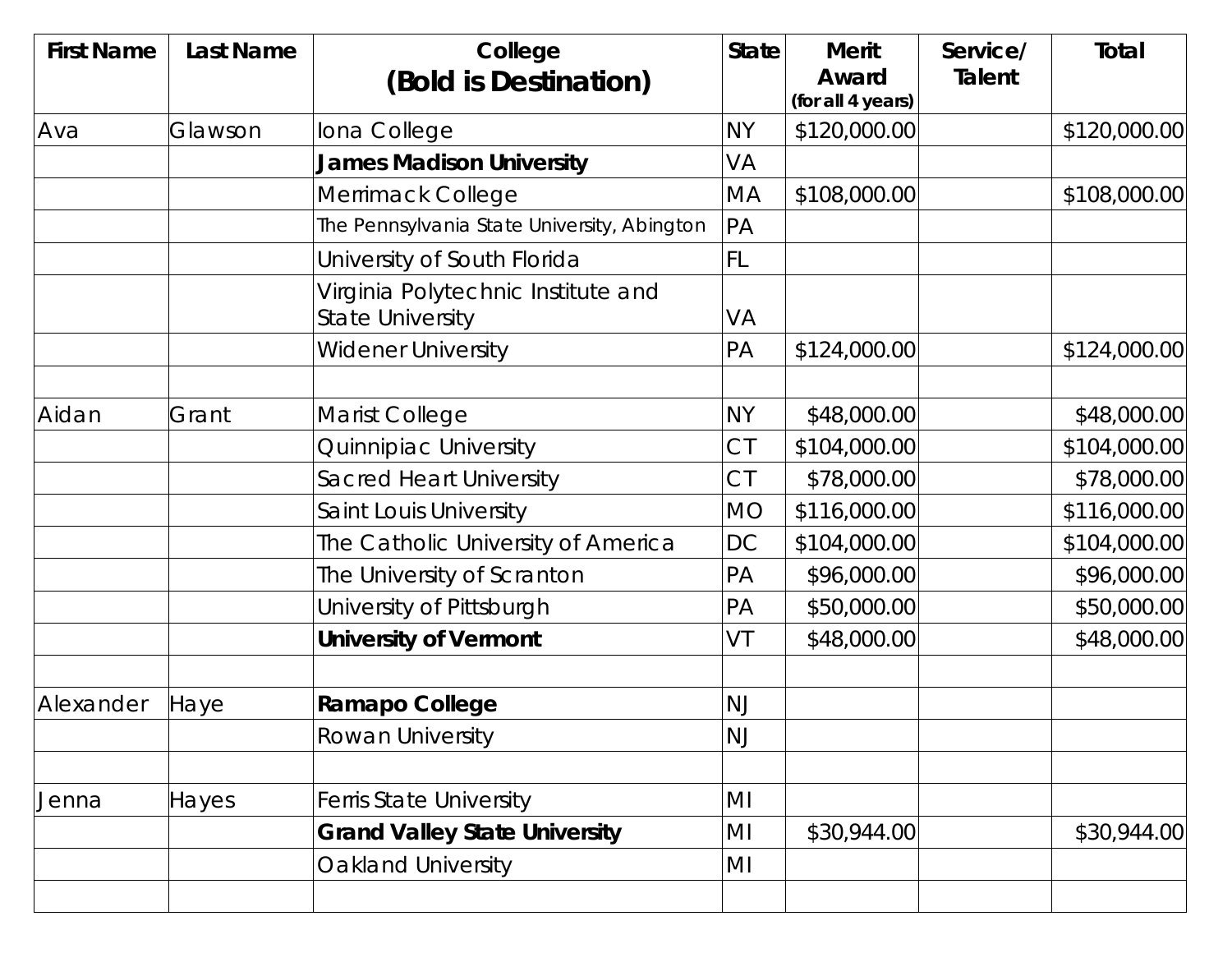| <b>First Name</b> | <b>Last Name</b> | College                                | <b>State</b> | <b>Merit</b>               | Service/      | Total        |
|-------------------|------------------|----------------------------------------|--------------|----------------------------|---------------|--------------|
|                   |                  | (Bold is Destination)                  |              | Award<br>(for all 4 years) | <b>Talent</b> |              |
| Andrew            | Heitmann         | <b>Fairleigh Dickinson University</b>  | <b>NJ</b>    | \$100,000.00               |               | \$100,000.00 |
|                   |                  | <b>Hofstra University</b>              | <b>NY</b>    | \$120,000.00               |               | \$120,000.00 |
|                   |                  | Marymount Manhattan College            | <b>NY</b>    | \$48,000.00                |               | \$48,000.00  |
|                   |                  | Rutgers University, Camden             | <b>NJ</b>    | \$30,000.00                |               | \$30,000.00  |
| Katelyn           | <b>Hook</b>      | <b>Undecided</b>                       |              |                            |               |              |
| Natale            | lannello         | <b>Myrtle Beach Collegiate Academy</b> | SC           |                            |               |              |
| Nico              | Ippolito         | <b>East Stroudsburg University</b>     | PA           | \$22,000.00                |               | \$22,000.00  |
|                   |                  | King's College                         | PA           | \$66,400.00                |               | \$66,400.00  |
| <b>Bridget</b>    | Jablonski        | <b>Ocean County College</b>            | <b>NJ</b>    |                            |               |              |
| Andrew            | Janas            | <b>Work Force</b>                      |              |                            |               |              |
| Katelyn           | Johnston         | <b>Fairleigh Dickinson University</b>  | <b>NJ</b>    | \$193,504.00               |               | \$193,504.00 |
|                   |                  | Moravian University                    | PA           | \$135,600.00               |               | \$135,600.00 |
|                   |                  | <b>Rider University</b>                | <b>NJ</b>    | \$76,000.00                |               | \$76,000.00  |
|                   |                  | Rowan University                       | <b>NJ</b>    | \$44,000.00                |               | \$44,000.00  |
|                   |                  | Seton Hall University                  | <b>NJ</b>    | \$104,500.00               |               | \$104,500.00 |
|                   |                  | <b>Stockton University</b>             | <b>NJ</b>    | \$16,000.00                |               | \$16,000.00  |
| Kya               | Joseph           | Iona College                           | <b>NY</b>    | \$128,000.00               |               | \$128,000.00 |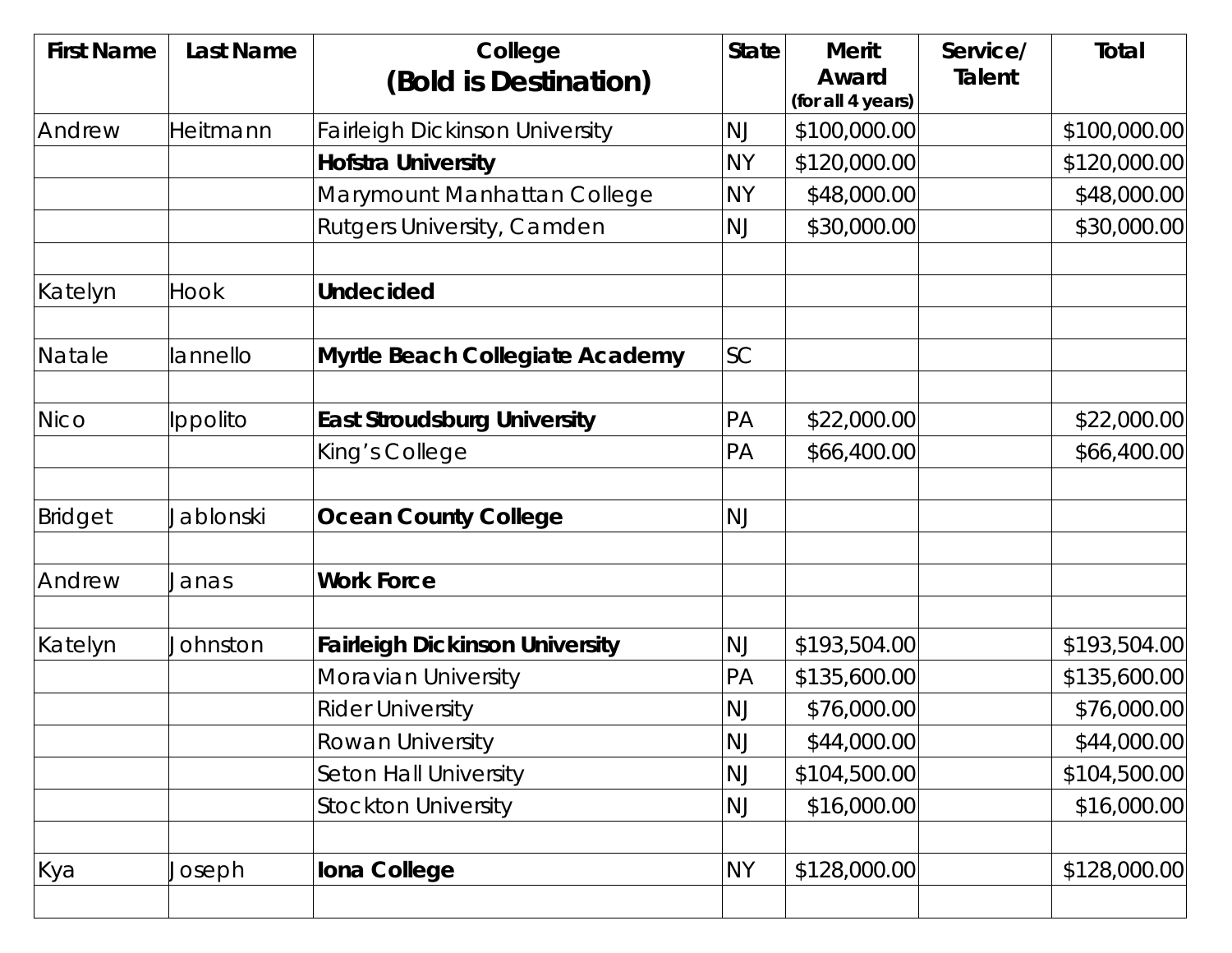| <b>First Name</b> | <b>Last Name</b> | College<br>(Bold is Destination)              | <b>State</b> | <b>Merit</b><br>Award | Service/<br><b>Talent</b> | Total        |
|-------------------|------------------|-----------------------------------------------|--------------|-----------------------|---------------------------|--------------|
|                   |                  |                                               |              | (for all 4 years)     |                           |              |
| John              | Juchniewicz      | <b>Ocean County College</b>                   | NJ           |                       |                           |              |
| Megan             | Keating          | <b>Work Force</b>                             |              |                       |                           |              |
| Matthew           | <b>Kentos</b>    | Undecided                                     |              |                       |                           |              |
|                   |                  |                                               |              |                       |                           |              |
| <b>Brian</b>      | <b>Kerwin</b>    | <b>Drexel University</b>                      | PA           |                       |                           |              |
|                   |                  | Hofstra University                            | <b>NY</b>    | \$98,000.00           |                           | \$98,000.00  |
|                   |                  | Manhattan College                             | <b>NY</b>    | \$120,000.00          |                           | \$120,000.00 |
|                   |                  | Mount St. Mary's University                   | <b>MD</b>    | \$112,000.00          |                           | \$112,000.00 |
|                   |                  | <b>New Jersey Institute of Technology</b>     | <b>NJ</b>    | \$8,000.00            |                           | \$8,000.00   |
|                   |                  | Rowan University                              | <b>NJ</b>    |                       |                           |              |
|                   |                  | <b>Temple University</b>                      | PA           |                       |                           |              |
|                   |                  | The Pennsylvania State University, Harrisburg | PA           |                       |                           |              |
|                   |                  | University of Harford                         | <b>CT</b>    | \$114,000.00          |                           | \$114,000.00 |
| Mackenzie         | Kopf             | <b>Bucknell University</b>                    | PA           |                       |                           |              |
|                   |                  | <b>Clemson University</b>                     | <b>SC</b>    | \$20,000.00           |                           | \$20,000.00  |
|                   |                  | <b>Drexel University</b>                      | PA           | \$32,400.00           |                           | \$32,400.00  |
|                   |                  | Loyola Marymount University                   | CA           | \$66,000.00           |                           | \$66,000.00  |
|                   |                  | North Carolina State University               | NC           |                       |                           |              |
|                   |                  | Quinnipiac University                         | CI           | \$104,000.00          |                           | \$104,000.00 |
|                   |                  | Saint Joseph's University                     | PA           | \$112,000.00          |                           | \$112,000.00 |
|                   |                  | Stevens Institute of Technology               | <b>NJ</b>    | \$116,000.00          |                           | \$116,000.00 |
|                   |                  | The Pennsylvania State University             | PA           |                       |                           |              |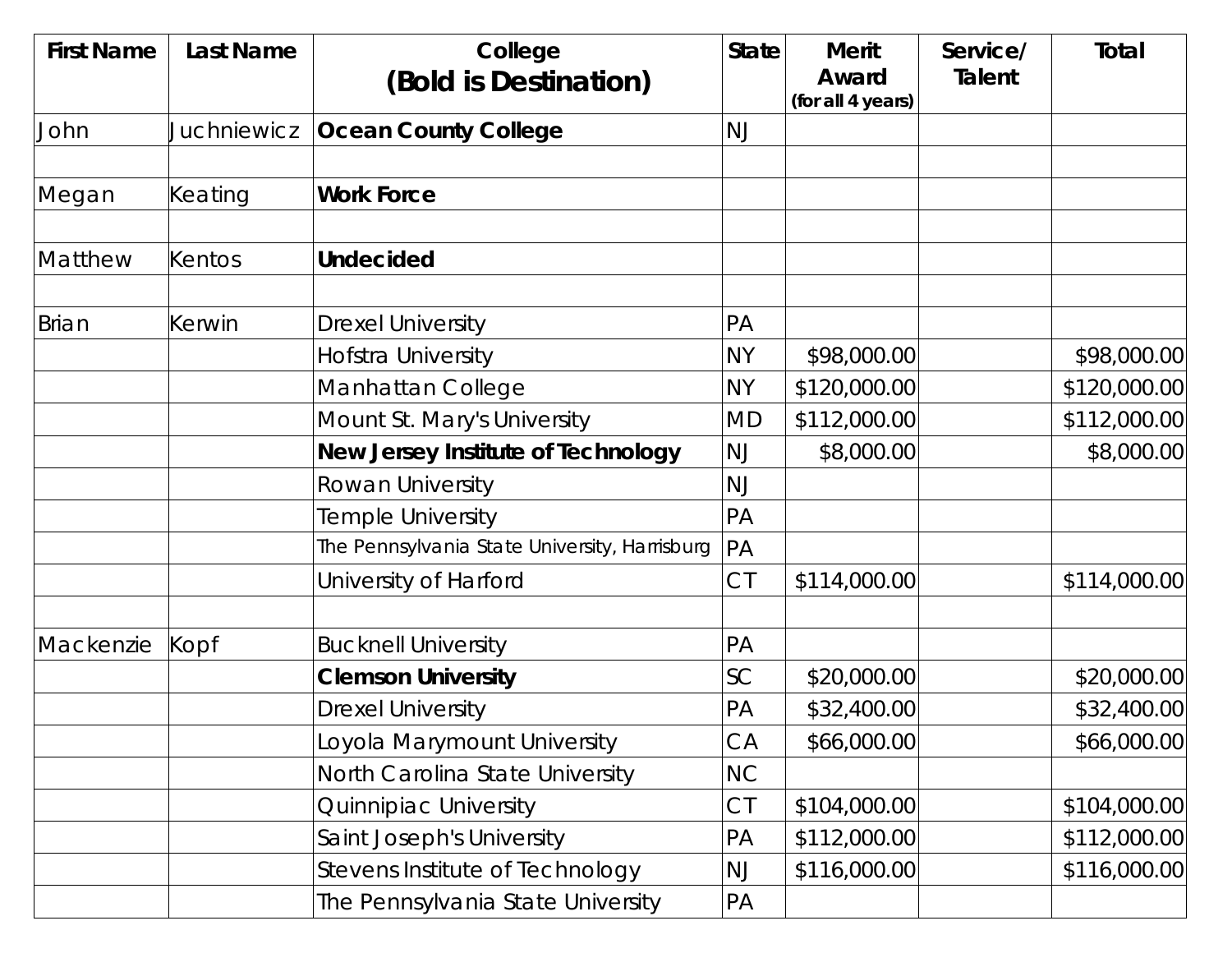| <b>First Name</b> | Last Name   | College                                                | <b>State</b>    | <b>Merit</b><br>Award | Service/<br>Talent | Total        |
|-------------------|-------------|--------------------------------------------------------|-----------------|-----------------------|--------------------|--------------|
|                   |             | (Bold is Destination)                                  |                 | (for all 4 years)     |                    |              |
| Mackenzie         | Kopf        | University of Delaware                                 | DE              | \$68,000.00           |                    | \$68,000.00  |
|                   |             | University of South Carolina                           | SC              | \$86,900.00           |                    | \$86,900.00  |
|                   |             | Villanova University                                   | PA              |                       |                    |              |
|                   |             | Virginia Polytechnic Institute<br>and State University | VA              |                       |                    |              |
| Jiri              | Kratochvil  | <b>Returning to the Czech Republic</b>                 |                 |                       |                    |              |
| Laine             | Kulpinski   | The Pennsylvania State University,<br>Abington         | PA              | \$26,000.00           |                    | \$26,000.00  |
|                   |             |                                                        |                 |                       |                    |              |
| Preston           | Kyriakoulis | <b>Centenary University</b>                            | <b>NJ</b>       |                       |                    |              |
|                   |             | <b>Felician University</b>                             | <b>NJ</b>       | \$50,000.00           |                    | \$50,000.00  |
|                   |             | <b>Georgian Court University</b>                       | <b>NJ</b>       | \$32,000.00           |                    | \$32,000.00  |
| Emily             | ambe        | <b>Georgian Court University</b>                       | <b>NJ</b>       | \$68,000.00           |                    | \$68,000.00  |
|                   |             | <b>Ocean County College</b>                            | <b>NJ</b>       |                       |                    |              |
|                   |             | St. Francis College                                    | <b>NY</b>       | \$40,000.00           |                    | \$40,000.00  |
| Paul              |             | Lankpoop-Otero Ocean County College                    | <b>NJ</b>       |                       |                    |              |
| Olivia            | _echner     | <b>Princeton University</b>                            | <b>NJ</b>       |                       |                    |              |
|                   |             | The University of Alabama                              | AL              | \$122,000.00          |                    | \$122,000.00 |
|                   |             | University of Notre Dame                               | IN              |                       |                    |              |
|                   |             | Villanova University                                   | $\overline{PA}$ |                       |                    |              |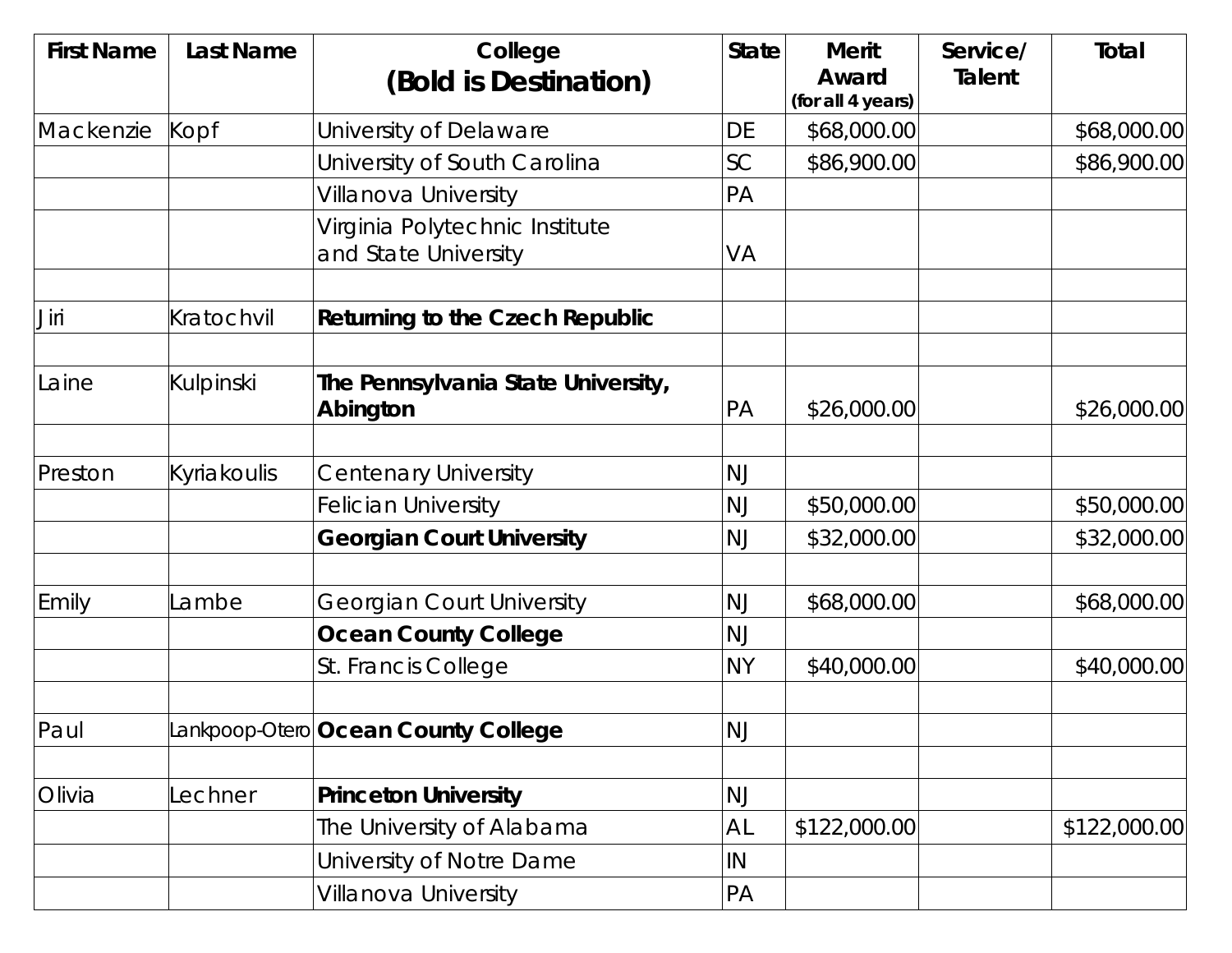| <b>First Name</b> | <b>Last Name</b> | College                                  | <b>State</b> | <b>Merit</b>               | Service/ | Total        |
|-------------------|------------------|------------------------------------------|--------------|----------------------------|----------|--------------|
|                   |                  | (Bold is Destination)                    |              | Award<br>(for all 4 years) | Talent   |              |
| Grace             | ehmann           | <b>Work Force</b>                        |              |                            |          |              |
|                   |                  |                                          |              |                            |          |              |
| Florian           | emaitre          | <b>Returning to France</b>               |              |                            |          |              |
| Abygail           | eny              | <b>Bowie State University</b>            | <b>MD</b>    |                            |          |              |
|                   |                  | Delaware State University                | DE           | \$12,000.00                |          | \$12,000.00  |
|                   |                  | <b>Howard University</b>                 | <b>DC</b>    |                            |          |              |
|                   |                  | Morgan State University                  | <b>MD</b>    |                            |          |              |
|                   |                  | Point Park University                    | PA           | \$88,000.00                |          | \$88,000.00  |
|                   |                  | Rowan University                         | <b>NJ</b>    |                            |          |              |
|                   |                  | University of Hartford                   | <b>CT</b>    | \$120,000.00               |          | \$120,000.00 |
|                   |                  | <b>William Paterson University</b>       | <b>NJ</b>    | \$24,000.00                |          | \$24,000.00  |
| Jeffrey           |                  | <b>Binghamton University</b>             | <b>NY</b>    |                            |          |              |
|                   |                  | Montclair State University               | <b>NJ</b>    |                            |          |              |
|                   |                  | New York Institute of Technology         | <b>NY</b>    | \$92,000.00                |          | \$92,000.00  |
|                   |                  | Rowan University                         | NJ           | \$17,200.00                |          | \$17,200.00  |
|                   |                  | <b>Rutgers University, New Brunswick</b> | <b>NJ</b>    |                            |          |              |
|                   |                  | <b>William Paterson University</b>       | <b>NJ</b>    |                            |          |              |
| Mohan             | Li               | <b>Rutgers University, New Brunswick</b> | <b>NJ</b>    |                            |          |              |
| Yushan            |                  | <b>Indiana University</b>                | IN           |                            |          |              |
|                   |                  |                                          |              |                            |          |              |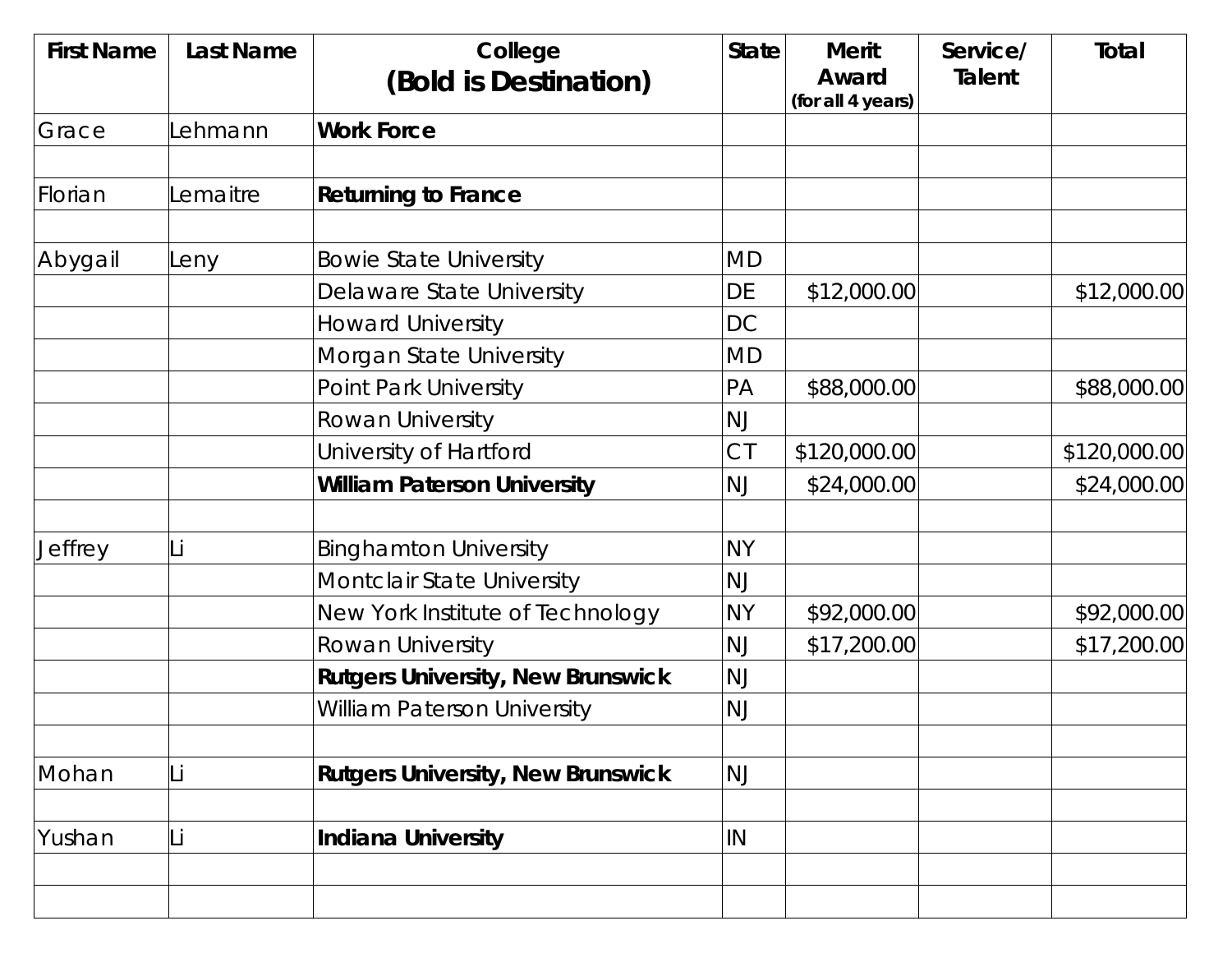| <b>First Name</b> | <b>Last Name</b>   | College                                       | <b>State</b> | <b>Merit</b>               | Service/      | Total        |
|-------------------|--------------------|-----------------------------------------------|--------------|----------------------------|---------------|--------------|
|                   |                    | (Bold is Destination)                         |              | Award<br>(for all 4 years) | <b>Talent</b> |              |
| Anna              | ombardino          | <b>Binghamton University State University</b> |              |                            |               |              |
|                   |                    | of New York                                   | <b>NY</b>    | \$32,000.00                |               | \$32,000.00  |
|                   |                    | Quinnipiac University                         | CI           | \$112,000.00               |               | \$112,000.00 |
|                   |                    | <b>Rowan University</b>                       | <b>NJ</b>    | \$20,800.00                |               | \$20,800.00  |
|                   |                    | Sacred Heart University                       | CI           | \$78,000.00                |               | \$78,000.00  |
|                   |                    | <b>Syracuse University</b>                    | <b>NY</b>    | \$40,000.00                |               | \$40,000.00  |
|                   |                    | The College of New Jersey                     | <b>NJ</b>    |                            |               |              |
|                   |                    | The State University of New York Cortland     | <b>NY</b>    | \$30,000.00                |               | \$30,000.00  |
|                   |                    | The University of Tampa                       | FL.          | \$56,000.00                |               | \$56,000.00  |
|                   |                    | University of Vermont                         | VT           | \$64,000.00                |               | \$64,000.00  |
| Robert            | Madison            | <b>Ocean County College</b>                   | <b>NJ</b>    |                            |               |              |
| Mariusz           | <b>Majchrowski</b> | <b>Undecided</b>                              |              |                            |               |              |
| Toni              | Marchlewski        | Alvernia University                           | PA           |                            |               |              |
|                   |                    | <b>High Point University</b>                  | <b>NC</b>    | \$28,000.00                |               | \$28,000.00  |
|                   |                    | Lebanon Valley College                        | PA           | \$124,000.00               |               | \$124,000.00 |
|                   |                    | Queens University of Charlotte                | NC           | \$48,000.00                |               | \$48,000.00  |
|                   |                    | Roger Williams University                     | <b>RI</b>    | \$80,000.00                |               | \$80,000.00  |
|                   |                    | <b>Stockton University</b>                    | <b>NJ</b>    | \$32,000.00                |               | \$32,000.00  |
|                   |                    | University of North Carolina, Asheville       | <b>NC</b>    |                            |               |              |
| Chiara            | Mazza              | Monmouth University                           | <b>NJ</b>    | \$66,000.00                |               | \$66,000.00  |
|                   |                    | <b>Mount St. Mary's University</b>            | MD           | \$117,000.00               |               | \$117,000.00 |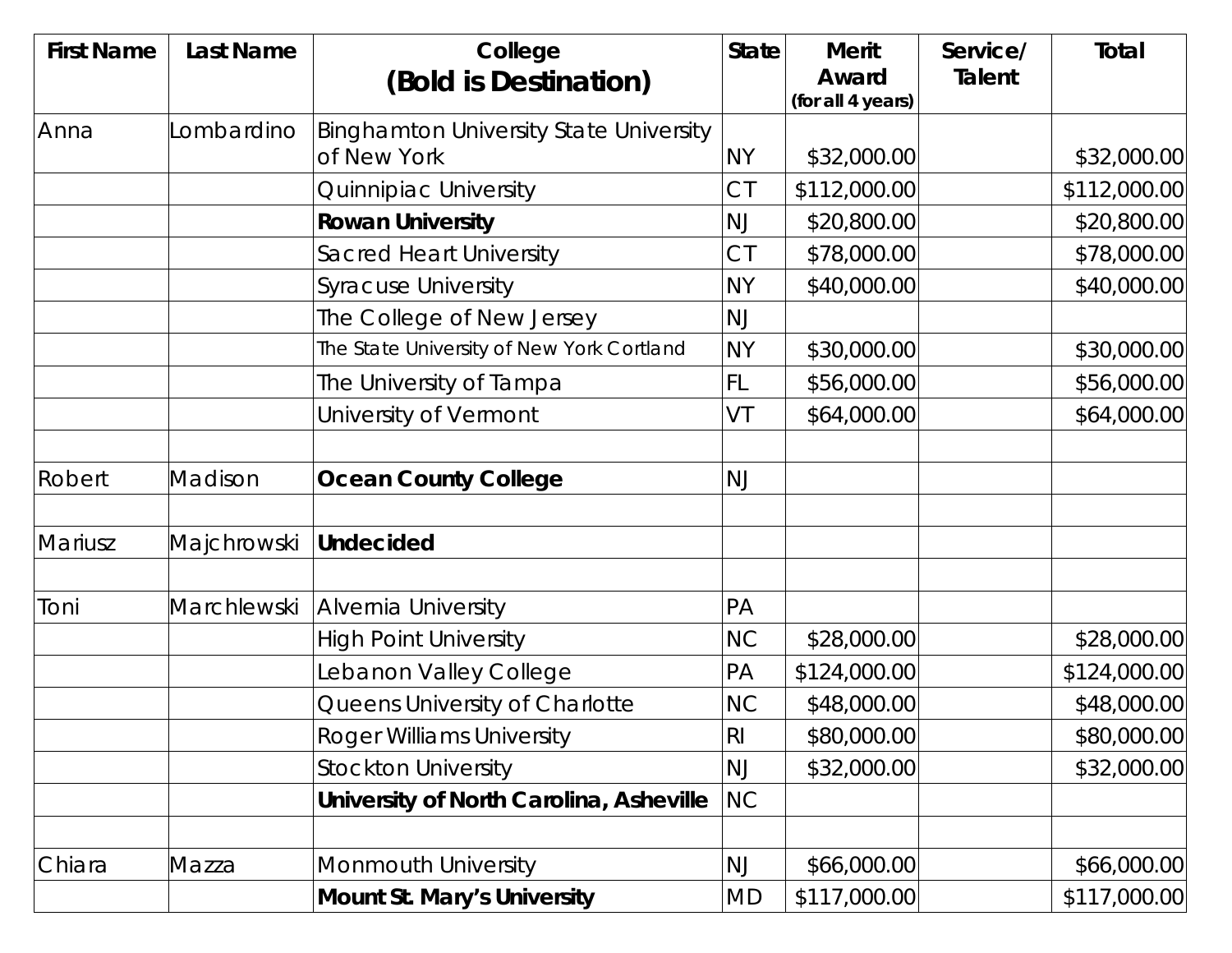| <b>First Name</b> | <b>Last Name</b> | College                         | <b>State</b> | <b>Merit</b>               | Service/      | <b>Total</b> |
|-------------------|------------------|---------------------------------|--------------|----------------------------|---------------|--------------|
|                   |                  | (Bold is Destination)           |              | Award<br>(for all 4 years) | <b>Talent</b> |              |
| Chiara            | Mazza            | <b>Rider University</b>         | <b>NJ</b>    | \$96,000.00                |               | \$96,000.00  |
|                   |                  | Rowan University                | <b>NJ</b>    | \$24,600.00                |               | \$24,600.00  |
|                   |                  | Seton Hall University           | <b>NJ</b>    | \$106,500.00               |               | \$106,500.00 |
|                   |                  | The College of New Jersey       | <b>NJ</b>    | \$8,000.00                 |               | \$8,000.00   |
| Maria             | <b>McGuire</b>   | <b>Rowan University</b>         | <b>NJ</b>    | \$24,000.00                |               | \$24,000.00  |
|                   |                  | <b>Stockton University</b>      | <b>NJ</b>    | \$20,000.00                |               | \$20,000.00  |
|                   |                  | The College of New Jersey       | <b>NJ</b>    |                            |               |              |
| Caron             | McNair           | <b>Old Dominion University</b>  | VA           | \$24,000.00                |               | \$24,000.00  |
| Alexander         | Melon            | Monmouth University             | <b>NJ</b>    | \$60,000.00                |               | \$60,000.00  |
|                   |                  | Montclair State University      | <b>NJ</b>    | \$16,000.00                |               | \$16,000.00  |
|                   |                  | <b>Rider University</b>         | <b>NJ</b>    | \$68,000.00                |               | \$68,000.00  |
|                   |                  | Saint Peter's University        | <b>NJ</b>    | \$108,000.00               |               | \$108,000.00 |
|                   |                  | <b>Seton Hall University</b>    | <b>NJ</b>    | \$88,500.00                |               | \$88,500.00  |
|                   |                  | <b>Stockton University</b>      | <b>NJ</b>    | \$20,000.00                |               | \$20,000.00  |
| Angelina          | Moir             | <b>University of Dayton</b>     | OH           | \$105,600.00               |               | \$105,600.00 |
|                   |                  | <b>Syracuse University</b>      | <b>NY</b>    |                            |               |              |
|                   |                  | University of Connecticut       | <b>CT</b>    |                            |               |              |
| Steven            | Morro            | Florida Institute of Technology | FL.          | \$80,000.00                |               | \$80,000.00  |
|                   |                  | James Madison University        | VA           |                            |               |              |
|                   |                  | Louisiana State University      | LA           | \$60,000.00                |               | \$60,000.00  |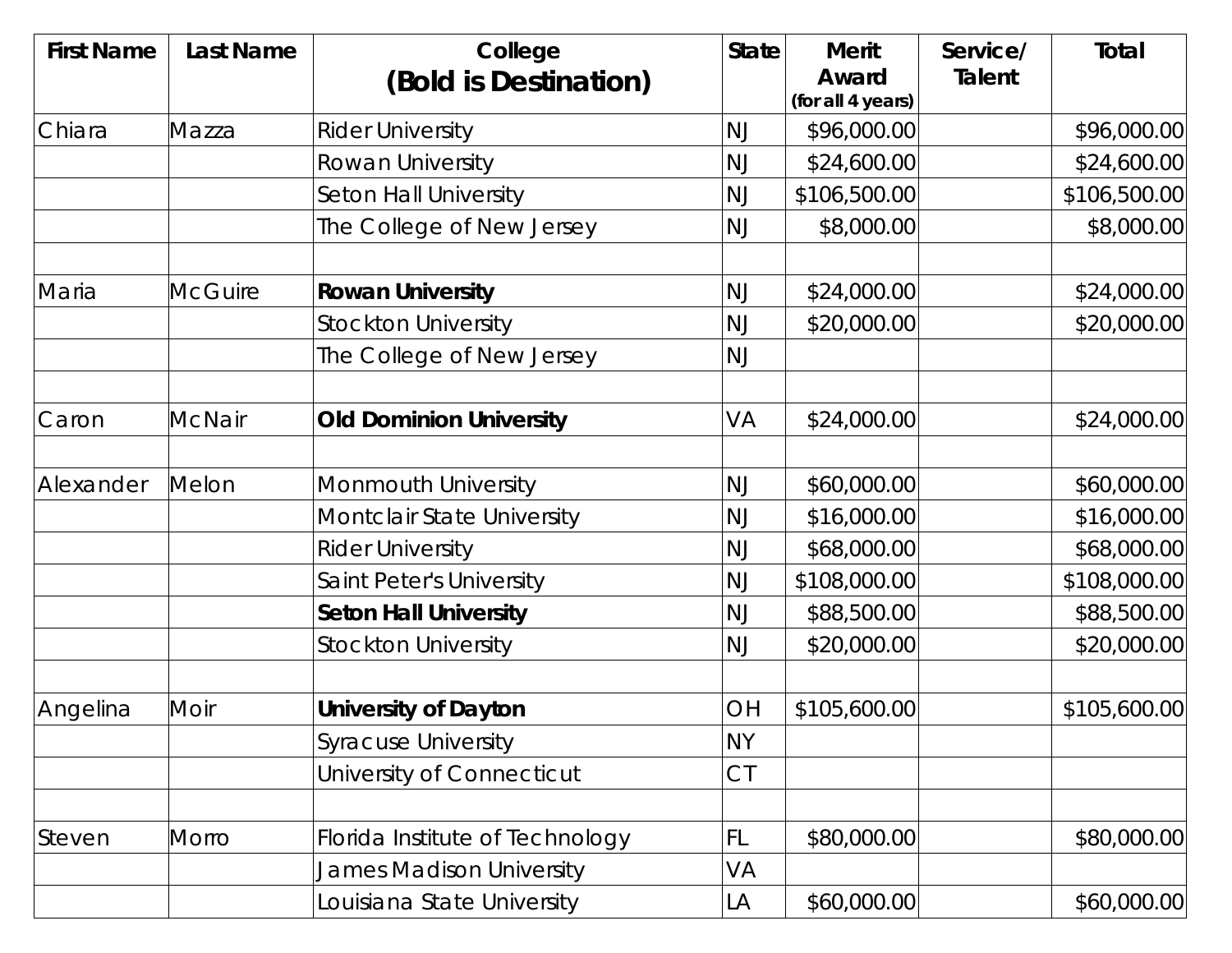| <b>First Name</b> | <b>Last Name</b> | College                                                       | <b>State</b> | <b>Merit</b>               | Service/ | Total        |
|-------------------|------------------|---------------------------------------------------------------|--------------|----------------------------|----------|--------------|
|                   |                  | (Bold is Destination)                                         |              | Award<br>(for all 4 years) | Talent   |              |
| Steven            | Morro            | North Carolina State University                               | <b>NC</b>    |                            |          |              |
|                   |                  | The Pennsylvania State University                             | PA           |                            |          |              |
|                   |                  | The University of Scranton                                    | PA           | \$108,000.00               |          | \$108,000.00 |
|                   |                  | University of Delaware                                        | DE           | \$60,000.00                |          | \$60,000.00  |
|                   |                  | University of North Carolina, Charlotte                       | <b>NC</b>    |                            |          |              |
|                   |                  | University of South Carolina                                  | SC           | \$44,700.00                |          | \$44,700.00  |
|                   |                  | University of South Florida                                   | FL           | \$24,000.00                |          | \$24,000.00  |
|                   |                  | Virginia Polytechnic Institute and<br><b>State University</b> | VA           |                            |          |              |
|                   |                  |                                                               |              |                            |          |              |
| Cianni            | Mosco            | <b>Coastal Carolina University</b>                            | SC           |                            |          |              |
|                   |                  | <b>Nova Southeastern University</b>                           | <b>FL</b>    | \$72,00.00                 |          | \$72,000.00  |
|                   |                  | <b>Seton Hall University</b>                                  | <b>NJ</b>    |                            |          |              |
|                   |                  | The University of Tampa                                       | <b>FL</b>    | \$60,000.00                |          | \$60,000.00  |
| Alanna            | <b>Mullen</b>    | <b>Belmont Abbey College</b>                                  | <b>NC</b>    | \$34,000.00                |          | \$34,000.00  |
|                   |                  | <b>Benedictine College</b>                                    | KS           | \$68,000.00                |          | \$68,000.00  |
|                   |                  | Franciscan University of Steubenville                         | OH           | \$80,000.00                |          | \$80,000.00  |
|                   |                  | The Catholic University of America                            | DC           | \$96,000.00                |          | \$96,000.00  |
|                   |                  | University of Dallas                                          | TX.          | \$120,000.00               |          | \$120,000.00 |
| Meghan            | Mulligan         | College of Charleston                                         | SC           | \$22,000.00                |          | \$22,000.00  |
|                   |                  | <b>High Point University</b>                                  | <b>NC</b>    | \$32,000.00                |          | \$32,000.00  |
|                   |                  | Hofstra University                                            | <b>NY</b>    | \$132,000.00               |          | \$132,000.00 |
|                   |                  | <b>James Madison University</b>                               | VA           |                            |          |              |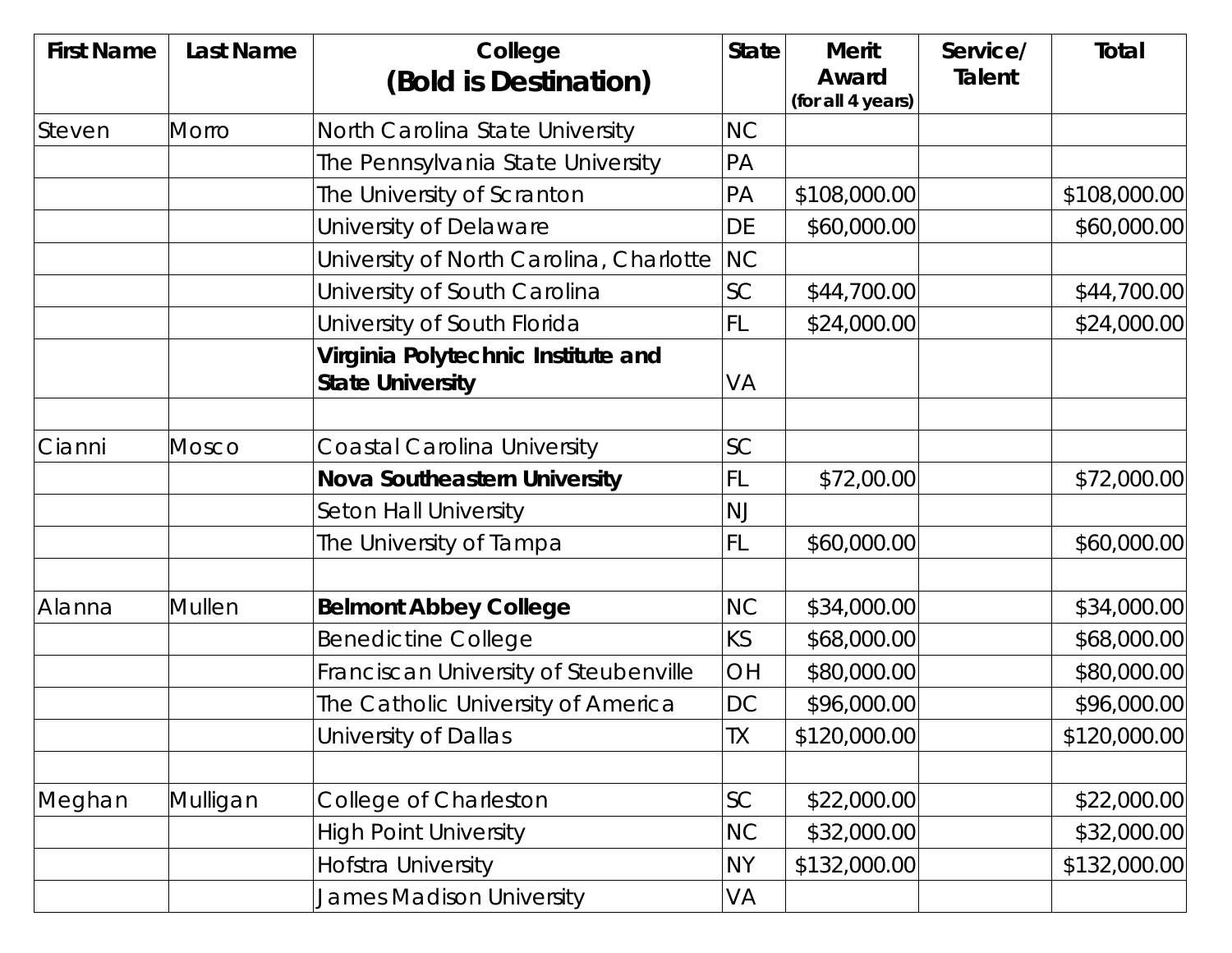| <b>First Name</b> | <b>Last Name</b> | College                                     | <b>State</b>   | <b>Merit</b>               | Service/ | Total        |
|-------------------|------------------|---------------------------------------------|----------------|----------------------------|----------|--------------|
|                   |                  | (Bold is Destination)                       |                | Award<br>(for all 4 years) | Talent   |              |
| Meghan            | Mulligan         | Loyola University                           | <b>MD</b>      | \$116,000.00               |          | \$116,000.00 |
|                   |                  | <b>Mount St. Mary's University</b>          | <b>MD</b>      | \$112,000.00               |          | \$112,000.00 |
|                   |                  | Providence College                          | R <sub>l</sub> |                            |          |              |
|                   |                  | <b>Seton Hall University</b>                | <b>NJ</b>      | \$84,000.00                |          | \$84,000.00  |
|                   |                  | The Pennsylvania State University           | PA             |                            |          |              |
|                   |                  | University of South Carolina                | SC             | \$40,000.00                |          | \$40,000.00  |
| <b>Tyler</b>      | Murath           | <b>Coastal Carolina University</b>          | SC             | \$27,400.00                |          | \$27,400.00  |
|                   |                  | <b>Embry-Riddle Aeronautical University</b> | FL             | \$46,000.00                |          | \$46,000.00  |
|                   |                  | Florida Institute of Technology             | FL             | \$48,000.00                |          | \$48,000.00  |
|                   |                  | Rowan University                            | <b>NJ</b>      | \$36,000.00                |          | \$36,000.00  |
|                   |                  | University of South Carolina                | SC             | \$40,000.00                |          | \$40,000.00  |
|                   |                  | The College of New Jersey                   | <b>NJ</b>      |                            |          |              |
|                   |                  | The University of Tennessee                 | <b>TN</b>      |                            |          |              |
|                   |                  | University of North Carolina, Charlotte     | <b>NC</b>      |                            |          |              |
| Dermot            | Murphy           | <b>Albertus Magnus College</b>              | <b>CT</b>      | \$88,000.00                |          | \$88,000.00  |
| Anthony           | Mursko           | <b>Bridge Year Program</b>                  |                |                            |          |              |
| Sloane            | Nelson           | Marist College                              | NY <sub></sub> | \$60,000.00                |          | \$60,000.00  |
|                   |                  | <b>Monmouth University</b>                  | <b>NJ</b>      | \$60,000.00                |          | \$60,000.00  |
|                   |                  | Montclair State University                  | <b>NJ</b>      |                            |          |              |
|                   |                  | Quinnipiac University                       | <b>CT</b>      | \$112,000.00               |          | \$112,000.00 |
|                   |                  | <b>Roger Williams University</b>            | R              | \$84,000.00                |          | \$84,000.00  |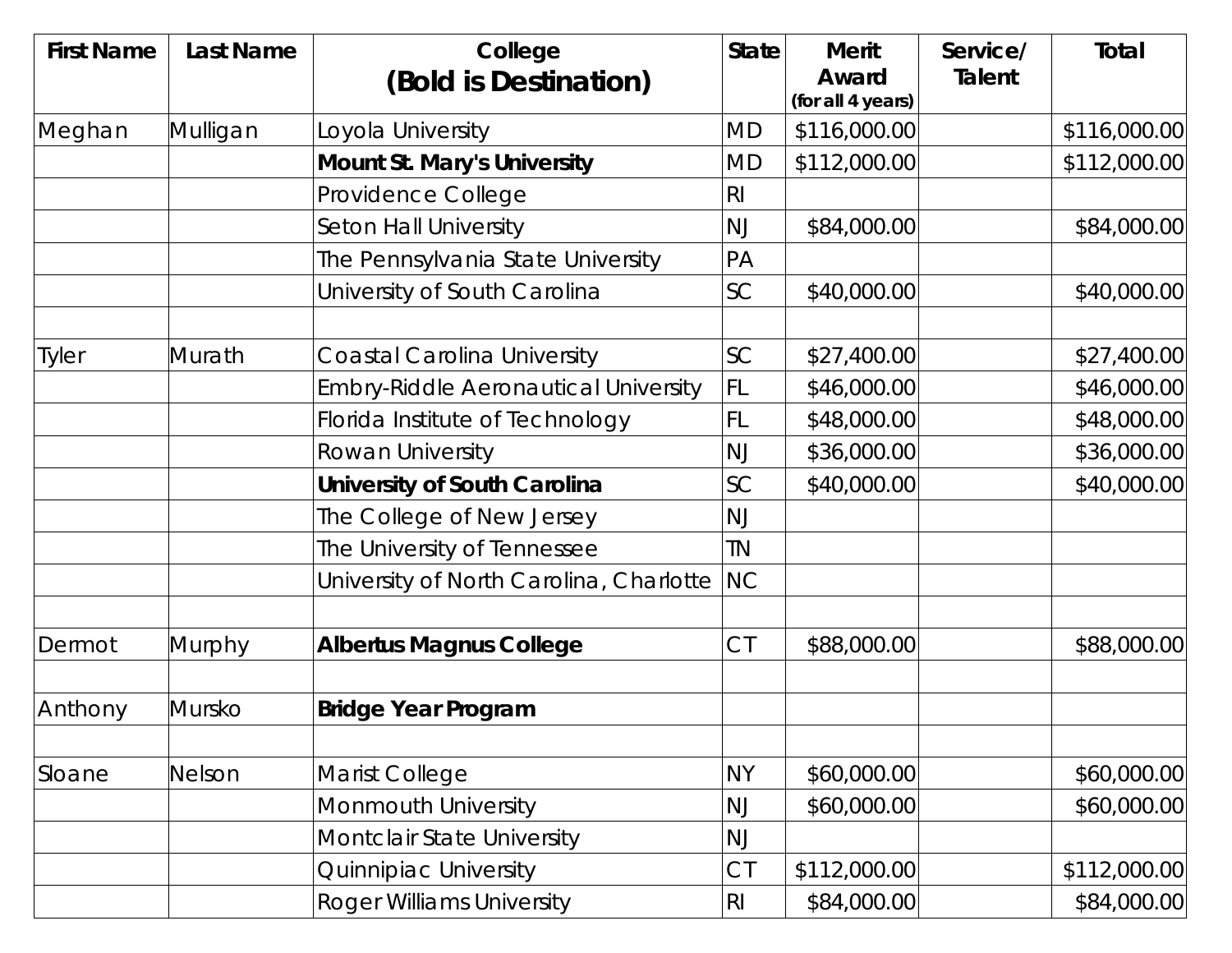| <b>First Name</b> | <b>Last Name</b> | College<br>(Bold is Destination)   | <b>State</b>   | <b>Merit</b><br>Award | Service/<br>Talent | <b>Total</b> |
|-------------------|------------------|------------------------------------|----------------|-----------------------|--------------------|--------------|
|                   |                  |                                    |                | (for all 4 years)     |                    |              |
| Sloane            | Nelson           | <b>Salve Regina University</b>     | R <sub>l</sub> | \$96,000.00           |                    | \$96,000.00  |
|                   |                  | The College of New Jersey          | NJ             |                       |                    |              |
|                   |                  | University of Rhode Island         | R <sub>l</sub> | \$48,000.00           |                    | \$48,000.00  |
|                   |                  | <b>Washington College</b>          | <b>MD</b>      | \$120,000.00          |                    | \$120,000.00 |
| Gavin             | Nguyen           | <b>Undecided</b>                   |                |                       |                    |              |
| Rocco             | <b>Nicoletta</b> | <b>Chaminade University</b>        | HI             | \$60,000.00           |                    | \$60,000.00  |
| Shaun             | O'Keeffe         | <b>Bridge Year Program</b>         |                |                       |                    |              |
| Justin            | O'Shea           | <b>Monmouth University</b>         | <b>NJ</b>      |                       |                    |              |
|                   |                  | Ramapo College                     | <b>NJ</b>      | \$26,800.00           |                    | \$26,800.00  |
|                   |                  | <b>Stockton University</b>         | <b>NJ</b>      |                       |                    |              |
|                   |                  | The College of New Jersey          | <b>NJ</b>      |                       |                    |              |
|                   |                  | <b>William Paterson University</b> | <b>NJ</b>      |                       |                    |              |
| Madelyn           | Oehme            | <b>West Chester University</b>     | PA             | \$45,000.00           | \$12,000.00        | \$57,000.00  |
| Dylan             | Orosz            | <b>Coastal Carolina University</b> | SC             |                       |                    |              |
|                   |                  | University of Mississippi          | <b>MS</b>      |                       |                    |              |
| Brendan           | Palagonia        | <b>Ocean County College</b>        | <b>NJ</b>      |                       |                    |              |
|                   |                  |                                    |                |                       |                    |              |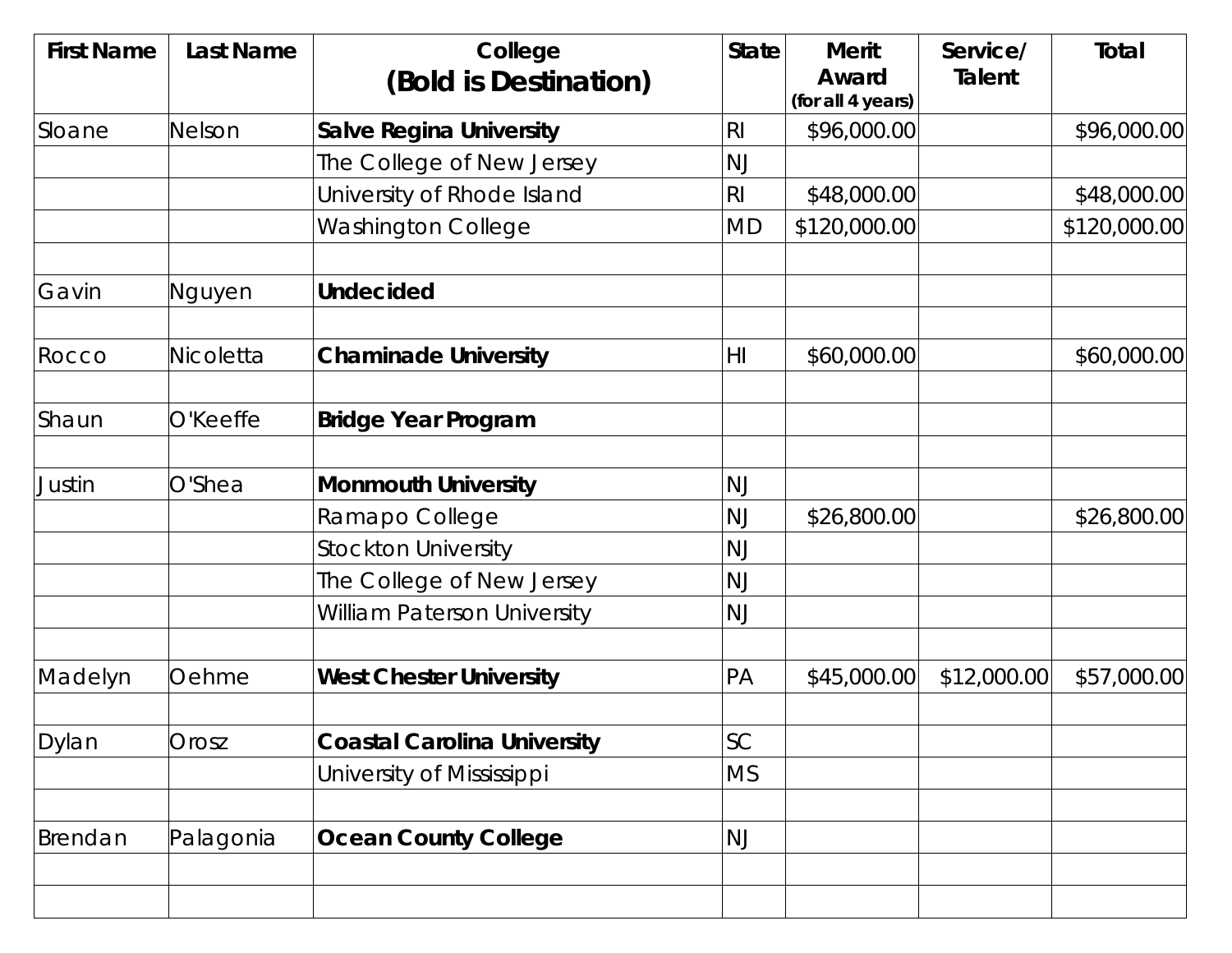| <b>First Name</b> | <b>Last Name</b> | College                                                       | <b>State</b>   | <b>Merit</b>               | Service/ | Total        |
|-------------------|------------------|---------------------------------------------------------------|----------------|----------------------------|----------|--------------|
|                   |                  | (Bold is Destination)                                         |                | Award<br>(for all 4 years) | Talent   |              |
| Paris             | Parissi-Walsh    | California State University, Northridge                       | CA             |                            |          |              |
|                   |                  | San Francisco State University                                | CA             |                            |          |              |
| Anthony           | Perrelli         | <b>Rutgers University, New Brunswick</b>                      | <b>NJ</b>      |                            |          |              |
| Analise           | Piemonte         | Fordham College                                               | <b>NY</b>      | \$60,000.00                |          | \$60,000.00  |
|                   |                  | Hofstra University                                            | <b>NY</b>      | \$132,000.00               |          | \$132,000.00 |
|                   |                  | Rutgers University, New Brunswick                             | <b>NJ</b>      | \$40,000.00                |          | \$40,000.00  |
|                   |                  | <b>Syracuse University</b>                                    | <b>NY</b>      | \$52,000.00                |          | \$52,000.00  |
|                   |                  | University of Miami                                           | FL             | \$68,000.00                |          | \$68,000.00  |
|                   |                  | University of South Carolina                                  | SC             | \$89,000.00                |          | \$89,000.00  |
| Mackenzie         | Pritchard        | <b>Clemson University</b>                                     | SC             |                            |          |              |
|                   |                  | <b>Coastal Carolina University</b>                            | SC             |                            |          |              |
|                   |                  | College of Charleston                                         | <b>SC</b>      | \$42,000.00                |          | \$42,000.00  |
|                   |                  | <b>East Carolina University</b>                               | <b>NC</b>      |                            |          |              |
|                   |                  | Louisiana State University                                    | LA             |                            |          |              |
|                   |                  | Loyola University                                             | MD             | \$120,000.00               |          | \$120,000.00 |
|                   |                  | The College of New Jersey                                     | <b>NJ</b>      | \$16,000.00                |          | \$16,000.00  |
|                   |                  | The Pennsylvania State University                             | PA             |                            |          |              |
|                   |                  | <b>University of Delaware</b>                                 | DE             | \$68,000.00                |          | \$68,000.00  |
|                   |                  | University of Rhode Island                                    | R <sub>l</sub> | \$60,000.00                |          | \$60,000.00  |
|                   |                  | Virginia Polytechnic Institute and<br><b>State University</b> | VA             |                            |          |              |
|                   |                  | <b>West Chester University</b>                                | PA             | \$20,000.00                |          | \$20,000.00  |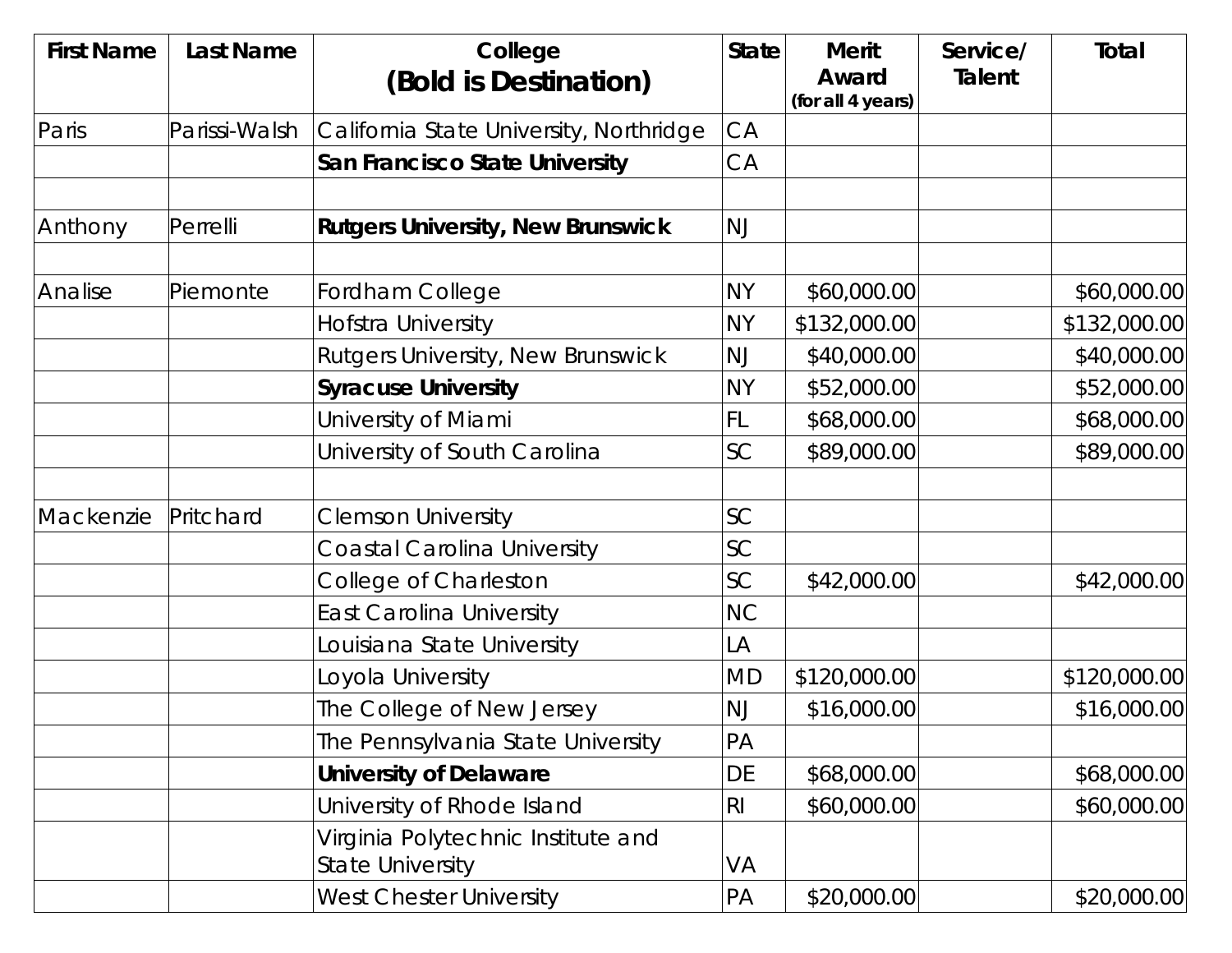| <b>First Name</b> | <b>Last Name</b> | College                                                       | <b>State</b>   | <b>Merit</b>               | Service/ | Total        |
|-------------------|------------------|---------------------------------------------------------------|----------------|----------------------------|----------|--------------|
|                   |                  | (Bold is Destination)                                         |                | Award<br>(for all 4 years) | Talent   |              |
| Sarah             | Racioppi         | <b>Monmouth University</b>                                    | NJ             | \$60,000.00                |          | \$60,000.00  |
|                   |                  | <b>Rowan University</b>                                       | <b>NJ</b>      | \$32,000.00                |          | \$32,000.00  |
|                   |                  | <b>Stockton University</b>                                    | <b>NJ</b>      | \$24,000.00                |          | \$24,000.00  |
| Victoria          | Ramos            | Delaware State University                                     | PA             | \$108,000.00               |          | \$108,000.00 |
|                   |                  | Rutgers University, New Brunswick                             | <b>NJ</b>      |                            |          |              |
|                   |                  | <b>University of Connecticut</b>                              | C <sub>T</sub> | \$92,000.00                |          | \$92,000.00  |
|                   |                  | University of Delaware                                        | DE             |                            |          |              |
|                   |                  | University of Maryland                                        | <b>MD</b>      |                            |          |              |
|                   |                  | University of Massachusetts, Amherst                          | <b>MA</b>      | \$64,000.00                |          | \$64,000.00  |
|                   |                  | University of Rhode Island                                    | R <sub>l</sub> | \$60,000.00                |          | \$60,000.00  |
|                   |                  | Virginia Polytechnic Institute and<br><b>State University</b> | VA             |                            |          |              |
| Gaige             | Rebmann          | <b>Ocean County College</b>                                   | <b>NJ</b>      |                            |          |              |
| Brandon           | Renda            | <b>Seton Hall University</b>                                  | <b>NJ</b>      | \$72,000.00                |          | \$72,000.00  |
| Miriam            | <b>Rice</b>      | <b>Bard College</b>                                           | <b>NY</b>      |                            |          |              |
|                   |                  | <b>Bennington College</b>                                     | VT             | \$140,000.00               |          | \$140,000.00 |
|                   |                  | <b>Berklee College of Music</b>                               | MA             | \$92,000.00                |          | \$92,000.00  |
|                   |                  | Florida State University                                      | FL.            | \$57,776.00                |          | \$57,776.00  |
|                   |                  | Hampshire College                                             | МA             | \$140,000.00               |          | \$140,000.00 |
|                   |                  | New College of Florida                                        | FL.            |                            |          |              |
|                   |                  | Seton Hall University                                         | <b>NJ</b>      |                            |          |              |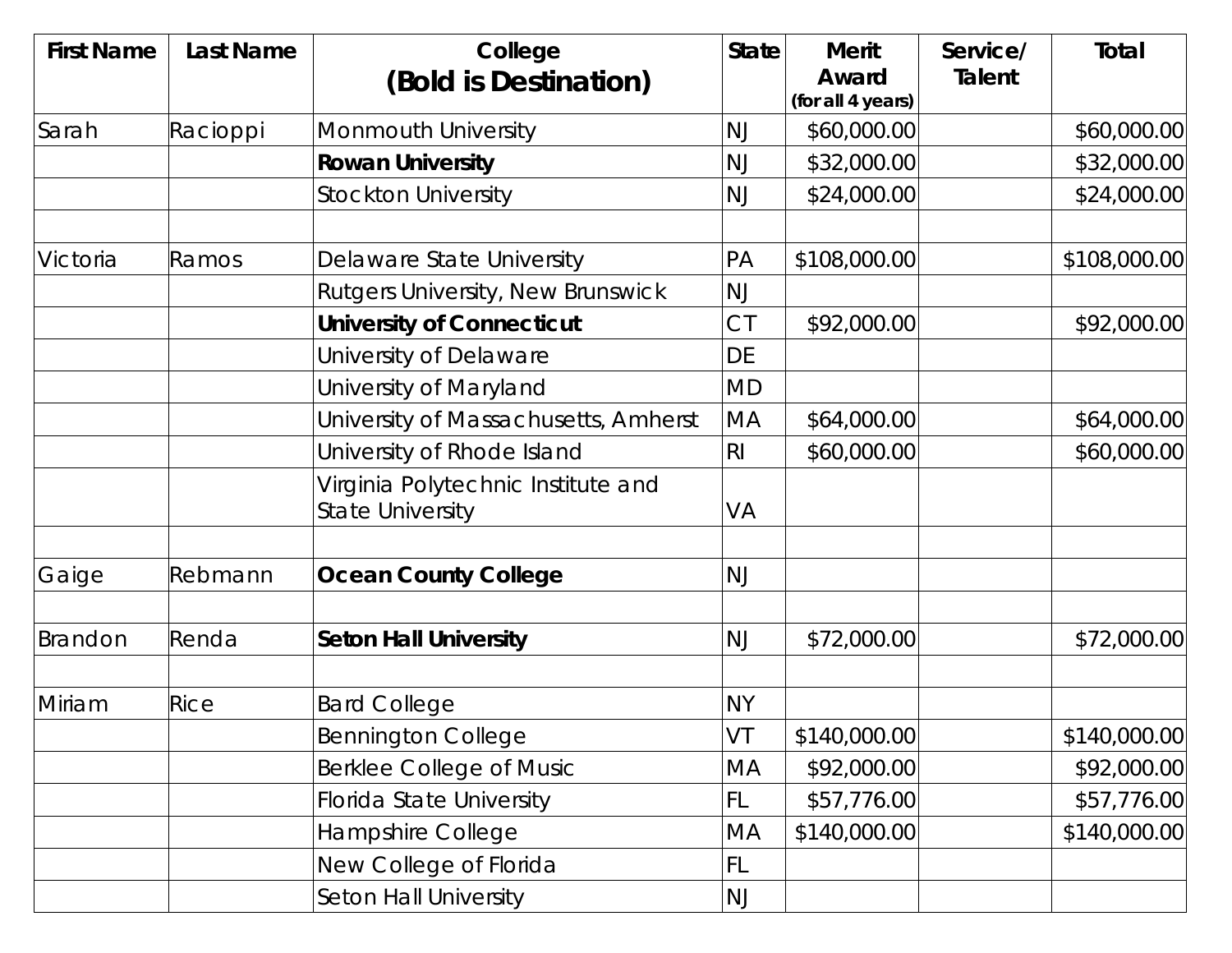| <b>First Name</b> | <b>Last Name</b> | College<br>(Bold is Destination)            | <b>State</b> | <b>Merit</b><br>Award | Service/<br>Talent | Total        |
|-------------------|------------------|---------------------------------------------|--------------|-----------------------|--------------------|--------------|
|                   |                  |                                             |              | (for all 4 years)     |                    |              |
| Miriam            | <b>Rice</b>      | <b>Skidmore College</b>                     | <b>NY</b>    | \$220,000.00          |                    | \$220,000.00 |
|                   |                  | <b>Syracuse University</b>                  | <b>NY</b>    | \$231,520.00          |                    |              |
|                   |                  | <b>University of Notre Dame</b>             | IN           | \$226,400.00          |                    | \$226,400.00 |
| Gianna            | Rocco            | enoir-Rhyne University                      | NC           | \$66,000.00           |                    | \$66,000.00  |
|                   |                  | <b>Sacred Heart University</b>              | <b>CT</b>    | \$70,000.00           |                    | \$70,000.00  |
|                   |                  | <b>Seton Hall University</b>                | <b>NJ</b>    |                       |                    |              |
| Giselle           | Rodriguez        | Seton Hall University                       | <b>NJ</b>    |                       |                    |              |
|                   |                  | <b>Stockton University</b>                  | NJ           | \$32,000.00           |                    | \$32,000.00  |
| Chiara            | Romano           | <b>Returning to Italy</b>                   |              |                       |                    |              |
| Ariana            | Roth             | <b>Chestnut Hill College</b>                | PA           |                       |                    |              |
|                   |                  | <b>Stockton University</b>                  | NJ           |                       |                    |              |
|                   |                  | <b>Wilkes University</b>                    | PA           |                       |                    |              |
| Mysun             | Rush-Esdaile     | <b>Central Connecticut State University</b> | <b>CT</b>    |                       |                    |              |
|                   |                  | <b>Clarke University</b>                    | IA           |                       |                    |              |
|                   |                  | <b>Graceland University</b>                 | IA           | \$50,000.00           |                    | \$50,000.00  |
|                   |                  | <b>Mount Marty University</b>               | <b>SD</b>    | \$40,000.00           |                    | \$40,000.00  |
|                   |                  | University of New Haven                     | CI           | \$80,000.00           |                    | \$80,000.00  |
|                   |                  | <b>Valparaiso University</b>                | IN           | \$92,000.00           |                    | \$92,000.00  |
|                   |                  |                                             |              |                       |                    |              |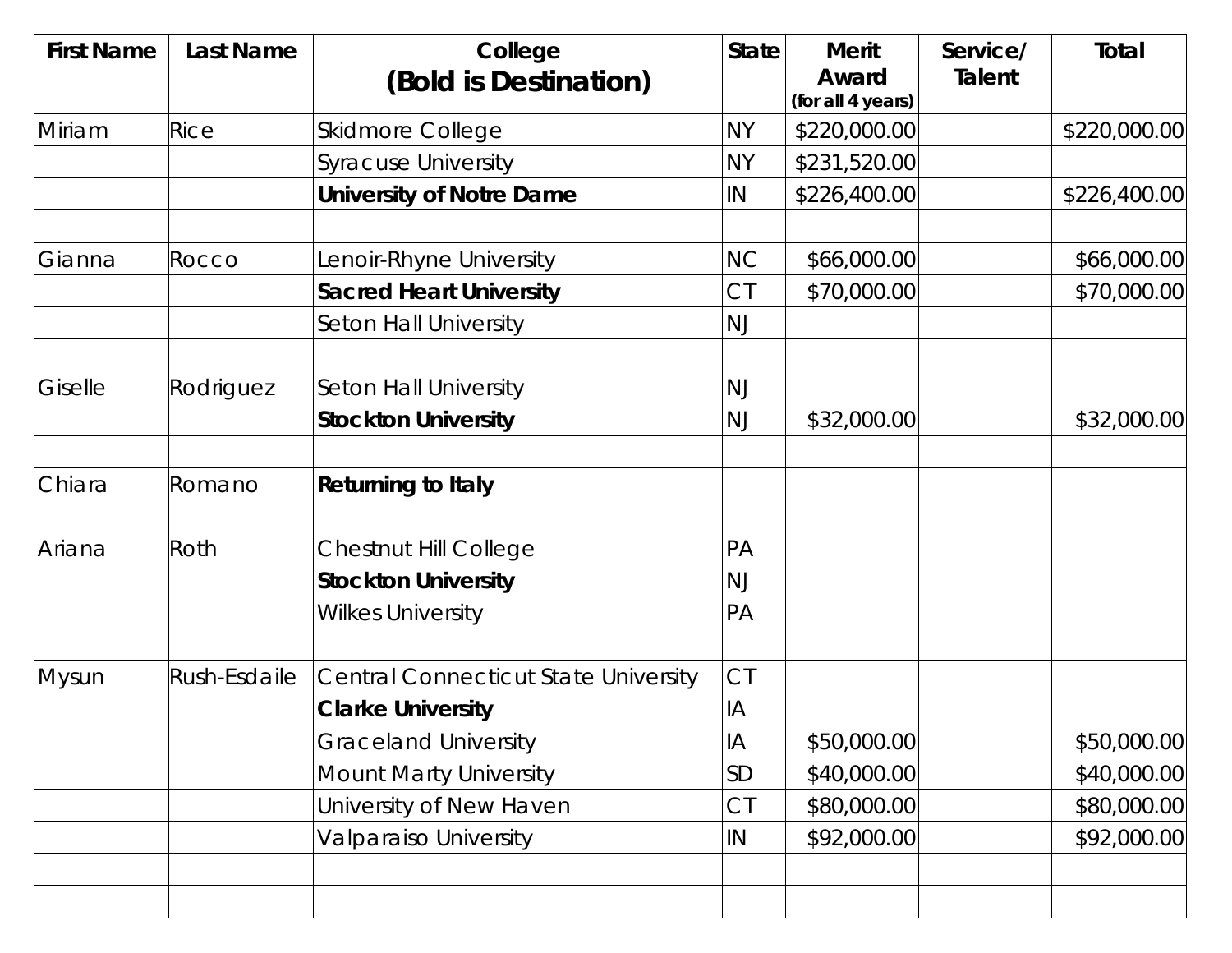| <b>First Name</b> | <b>Last Name</b> | College                            | <b>State</b> | <b>Merit</b><br>Award | Service/<br>Talent | <b>Total</b> |
|-------------------|------------------|------------------------------------|--------------|-----------------------|--------------------|--------------|
|                   |                  | (Bold is Destination)              |              | (for all 4 years)     |                    |              |
| Fay               | Salimbene        | Seton Hall University              | NJ           | \$76,000.00           |                    | \$76,000.00  |
|                   |                  | <b>University of Delaware</b>      | DE           |                       |                    |              |
| Giuliana          | Sambucci         | <b>Coastal Carolina University</b> | SC           |                       |                    |              |
| Lara              | Santos           | <b>Caldwell University</b>         | <b>NJ</b>    | \$60,000.00           |                    | \$60,000.00  |
|                   |                  | <b>Flagler College</b>             | FL           | \$18,000.00           |                    | \$18,000.00  |
|                   |                  | Kutztown University                | PA           | \$12,000.00           |                    | \$12,000.00  |
|                   |                  | Monmouth University                | <b>NJ</b>    | \$30,000.00           |                    | \$30,000.00  |
|                   |                  | Nova Southeastern University       | FL           | \$48,000.00           |                    | \$48,000.00  |
|                   |                  | Quinnipiac University              | CI           | \$80,000.00           |                    | \$80,000.00  |
|                   |                  | The University of Tampa            | FL.          | \$20,000.00           |                    | \$20,000.00  |
| Gabriella         | Sasso            | <b>Fairfield University</b>        | <b>CT</b>    | \$80,000.00           |                    | \$80,000.00  |
|                   |                  | <b>Fordham University</b>          | <b>NY</b>    |                       |                    |              |
|                   |                  | Hofstra University                 | <b>NY</b>    | \$132,000.00          |                    | \$132,000.00 |
|                   |                  | Lafayette College                  | PA           |                       |                    |              |
|                   |                  | Quinnipiac University              | CI           | \$112,000.00          |                    | \$112,000.00 |
|                   |                  | <b>Sacred Heart University</b>     | CI           | \$78,000.00           |                    | \$78,000.00  |
|                   |                  | Saint Joseph's University          | PA           | \$100,000.00          |                    | \$100,000.00 |
|                   |                  | The Catholic University of America | DC           | \$132,000.00          |                    | \$132,000.00 |
|                   |                  | The College of New Jersey          | <b>NJ</b>    | \$8,000.00            |                    | \$8,000.00   |
|                   |                  | The University of Scranton         | PA           | \$96,000.00           |                    | \$96,000.00  |
|                   |                  | <b>West Chester University</b>     | PA           | \$20,000.00           |                    | \$20,000.00  |
|                   |                  |                                    |              |                       |                    |              |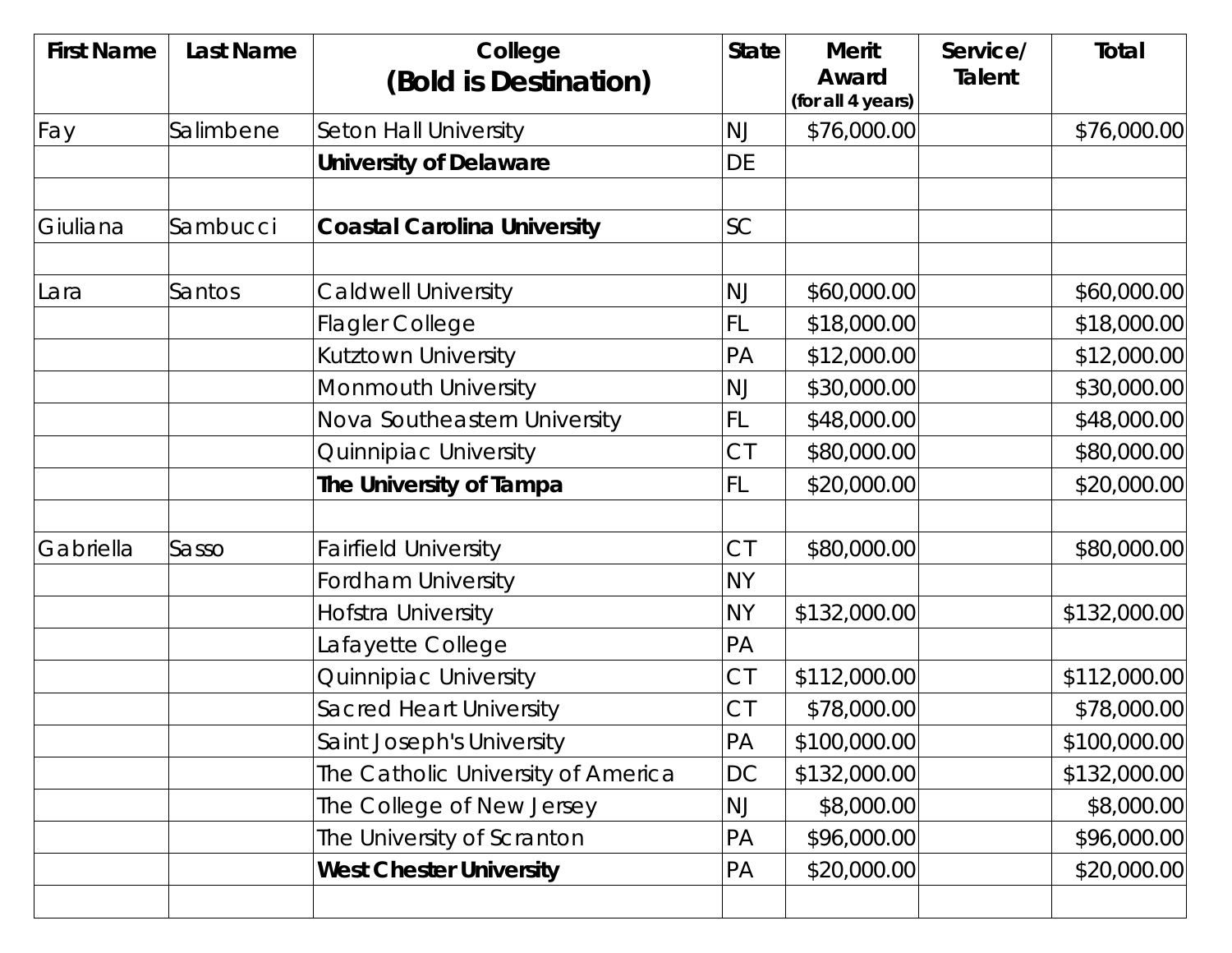| <b>First Name</b> | <b>Last Name</b> | College<br>(Bold is Destination)                              | <b>State</b> | <b>Merit</b><br>Award | Service/<br><b>Talent</b> | Total        |
|-------------------|------------------|---------------------------------------------------------------|--------------|-----------------------|---------------------------|--------------|
| Danielle          | Sax              | <b>Gap Year</b>                                               |              | (for all 4 years)     |                           |              |
|                   |                  |                                                               |              |                       |                           |              |
| Luca              | Sborea           | <b>Ocean County College</b>                                   | <b>NJ</b>    |                       |                           |              |
| Isabella          | Schiano          | <b>Coastal Carolina University</b>                            | <b>SC</b>    |                       |                           |              |
|                   |                  | <b>High Point University</b>                                  | <b>NC</b>    | \$20,000.00           |                           | \$20,000.00  |
|                   |                  | Loyola University                                             | MD           | \$112,000.00          |                           | \$112,000.00 |
|                   |                  | Monmouth University                                           | <b>NJ</b>    | \$50,000.00           |                           | \$50,000.00  |
|                   |                  | Moravian University                                           | PA           | \$145,000.00          |                           | \$145,000.00 |
|                   |                  | Saint Joseph's University                                     | PA           | \$72,000.00           |                           | \$72,000.00  |
| Ryan              | <b>Schiller</b>  | <b>Auburn University</b>                                      | AL           |                       |                           |              |
|                   |                  | <b>Clemson University</b>                                     | SC           |                       |                           |              |
|                   |                  | Delaware Valley University                                    | PA           | \$92,000.00           |                           | \$92,000.00  |
|                   |                  | North Carolina State University                               | <b>NC</b>    |                       |                           |              |
|                   |                  | The Pennsylvania State University                             | PA           |                       |                           |              |
|                   |                  | University of Delaware                                        | DE           | \$60,000.00           |                           | \$60,000.00  |
|                   |                  | Virginia Polytechnic Institute and<br><b>State University</b> | VA           |                       |                           |              |
| Daniel            | Schwartz         | <b>Seton Hall University</b>                                  | NJ           |                       |                           |              |
| Emma              | Scillitani       | <b>Bucknell University</b>                                    | PA           |                       |                           |              |
|                   |                  | <b>Elon University</b>                                        | <b>NC</b>    |                       |                           |              |
|                   |                  | <b>Fairfield University</b>                                   | CI           | \$80,000.00           |                           | \$80,000.00  |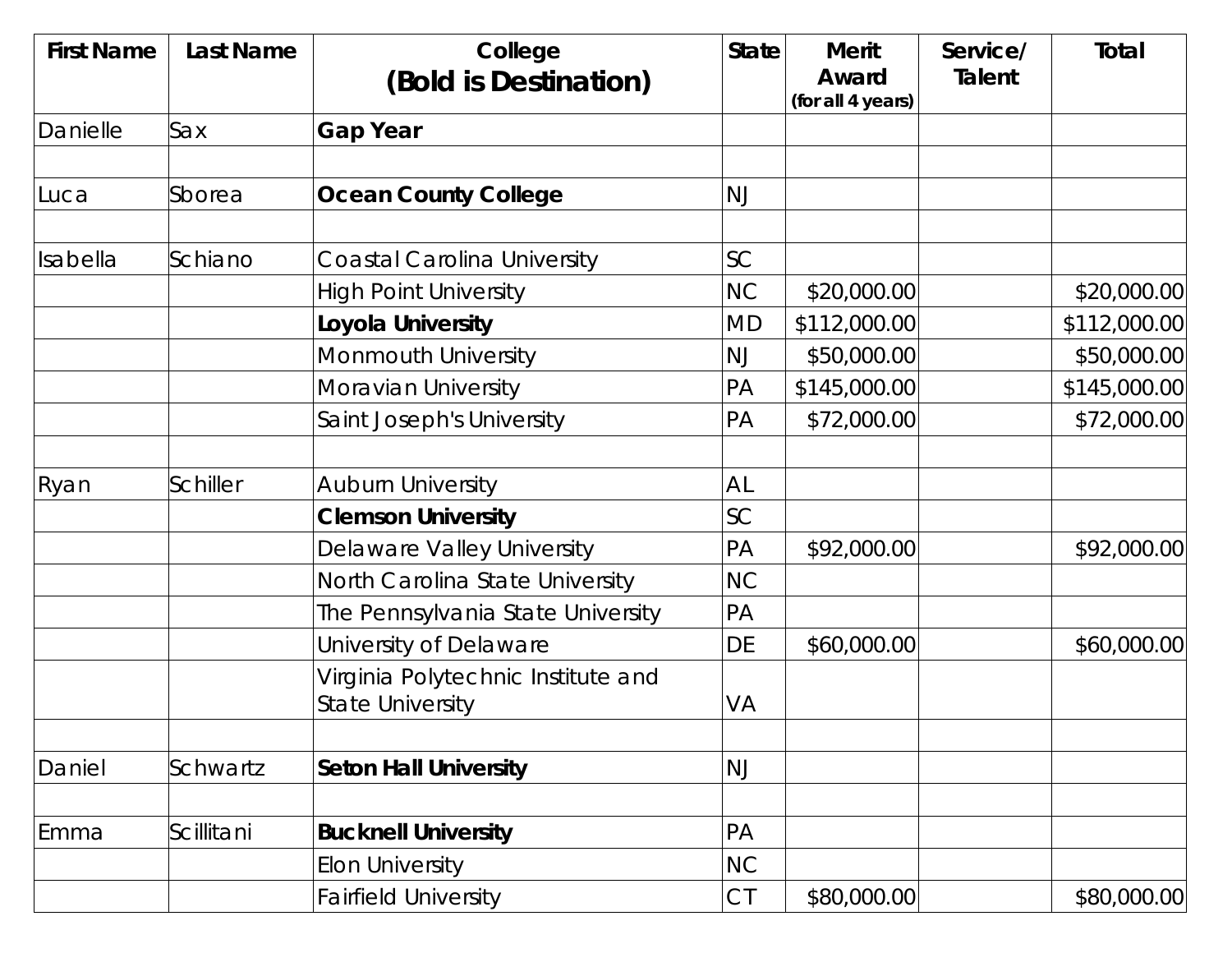| <b>First Name</b> | <b>Last Name</b> | College                                       | <b>State</b> | <b>Merit</b>               | Service/      | Total        |
|-------------------|------------------|-----------------------------------------------|--------------|----------------------------|---------------|--------------|
|                   |                  | (Bold is Destination)                         |              | Award<br>(for all 4 years) | <b>Talent</b> |              |
| Hailey            | Sidwa            | <b>Gap Year</b>                               |              |                            |               |              |
|                   |                  |                                               |              |                            |               |              |
| Andre             | <b>Simmons</b>   | <b>Undecided</b>                              |              |                            |               |              |
| Isaiah            | <b>Simmons</b>   | <b>Undecided</b>                              |              |                            |               |              |
|                   |                  |                                               |              |                            |               |              |
| Jordyn            | Small            | <b>Bucknell University</b>                    | PA           | \$60,000.00                |               | \$60,000.00  |
|                   |                  | <b>Clemson University</b>                     | SC           |                            |               |              |
|                   |                  | <b>Fordham University</b>                     | PA           |                            |               |              |
|                   |                  | Saint Joseph's University                     | PA           | \$112,000.00               |               | \$112,000.00 |
|                   |                  | The Catholic University of America            | DC           | \$144,000.00               |               | \$144,000.00 |
|                   |                  | The University of Alabama                     | AL           | \$112,000.00               |               | \$112,000.00 |
|                   |                  | The University of North Carolina, Chapel Hill | <b>NC</b>    |                            |               |              |
|                   |                  | <b>University of Notre Dame</b>               | IN           | \$266,004.00               |               | \$266,004.00 |
|                   |                  | University of Pittsburgh                      | PA           | \$80,000.00                |               | \$80,000.00  |
|                   |                  | University of South Carolina                  | <b>SC</b>    | \$86,000.00                |               | \$86,000.00  |
|                   |                  | <b>Villanova University</b>                   | PA           | \$310,820.00               |               | \$310,820.00 |
| Jayden            | Smith            | <b>Clemson University</b>                     | SC           |                            |               |              |
|                   |                  | <b>Florida Gulf Coast University</b>          | FL.          | \$40,000.00                |               | \$40,000.00  |
|                   |                  | Florida Atlantic University                   | <b>FL</b>    | \$31,704.00                |               | \$31,704.00  |
|                   |                  | Florida State University                      | FL           |                            |               |              |
|                   |                  | Louisiana State University                    | LA           | \$52,000.00                |               | \$52,000.00  |
|                   |                  | Seton Hall University                         | <b>NJ</b>    | \$96,500.00                |               | \$96,500.00  |
|                   |                  | The University of Tennessee                   | ΤN           | \$24,000.00                |               | \$24,000.00  |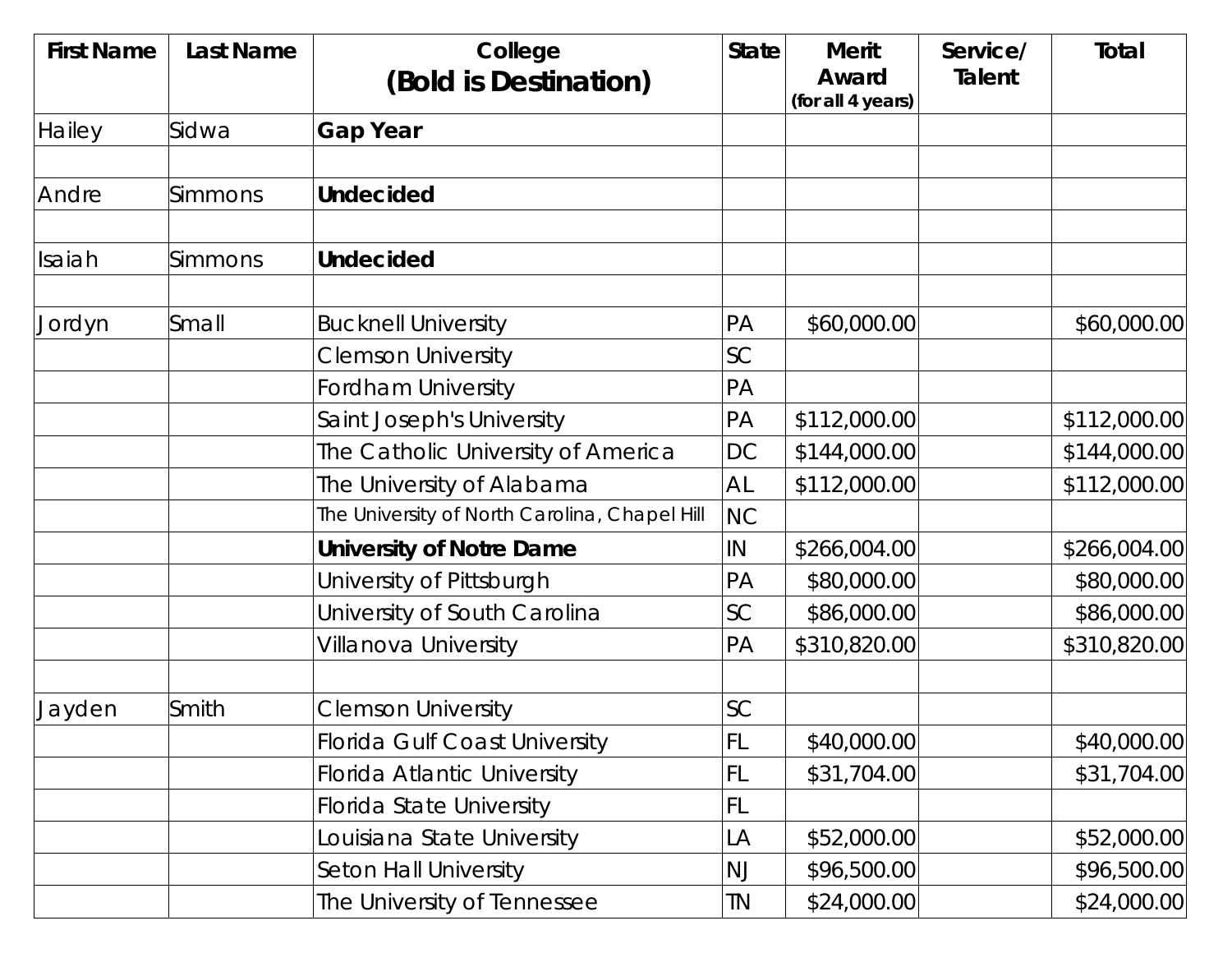| <b>First Name</b> | <b>Last Name</b> | College                                   | <b>State</b> | <b>Merit</b>               | Service/      | Total        |
|-------------------|------------------|-------------------------------------------|--------------|----------------------------|---------------|--------------|
|                   |                  | (Bold is Destination)                     |              | Award<br>(for all 4 years) | <b>Talent</b> |              |
| Jayden            | Smith            | University of Central Florida             | FL.          |                            |               |              |
|                   |                  | University of Delaware                    | DE           | \$40,000.00                |               | \$40,000.00  |
|                   |                  | <b>University of Georgia</b>              | GA           |                            |               |              |
| lSamantha         | Solimine         | <b>Ocean County College</b>               | <b>NJ</b>    |                            |               |              |
| Xinlei            | Song             | University of South Carolina              | SC           |                            |               |              |
| Raul              | Soriano          | <b>Georgian Court University</b>          | <b>NJ</b>    |                            |               |              |
| Randy             | Spurling         | <b>Albright College</b>                   | PA           | \$60,000.00                |               | \$60,000.00  |
| Hayla             | Steed            | <b>Howard University</b>                  | DC           |                            |               |              |
|                   |                  | State University of New York at New Paltz | <b>NY</b>    |                            |               |              |
|                   |                  | <b>Seton Hall University</b>              | <b>NJ</b>    | \$96,500.00                |               | \$96,500.00  |
|                   |                  | <b>Wagner University</b>                  | <b>NY</b>    | \$124,000.00               |               | \$124,000.00 |
|                   |                  | <b>William Paterson University</b>        | <b>NJ</b>    | \$24,000.00                |               | \$24,000.00  |
| Matthew           | Strano           | <b>Sacred Heart University</b>            | <b>CT</b>    | \$94,000.00                |               | \$94,000.00  |
| Marc              | Sulsenti         | <b>Stevens Institute of Technology</b>    | <b>NJ</b>    |                            |               |              |
| Sofia             | Tosca            | <b>Returning to Italy</b>                 |              |                            |               |              |
| Ludovica          | Trano            | <b>Returning to Italy</b>                 |              |                            |               |              |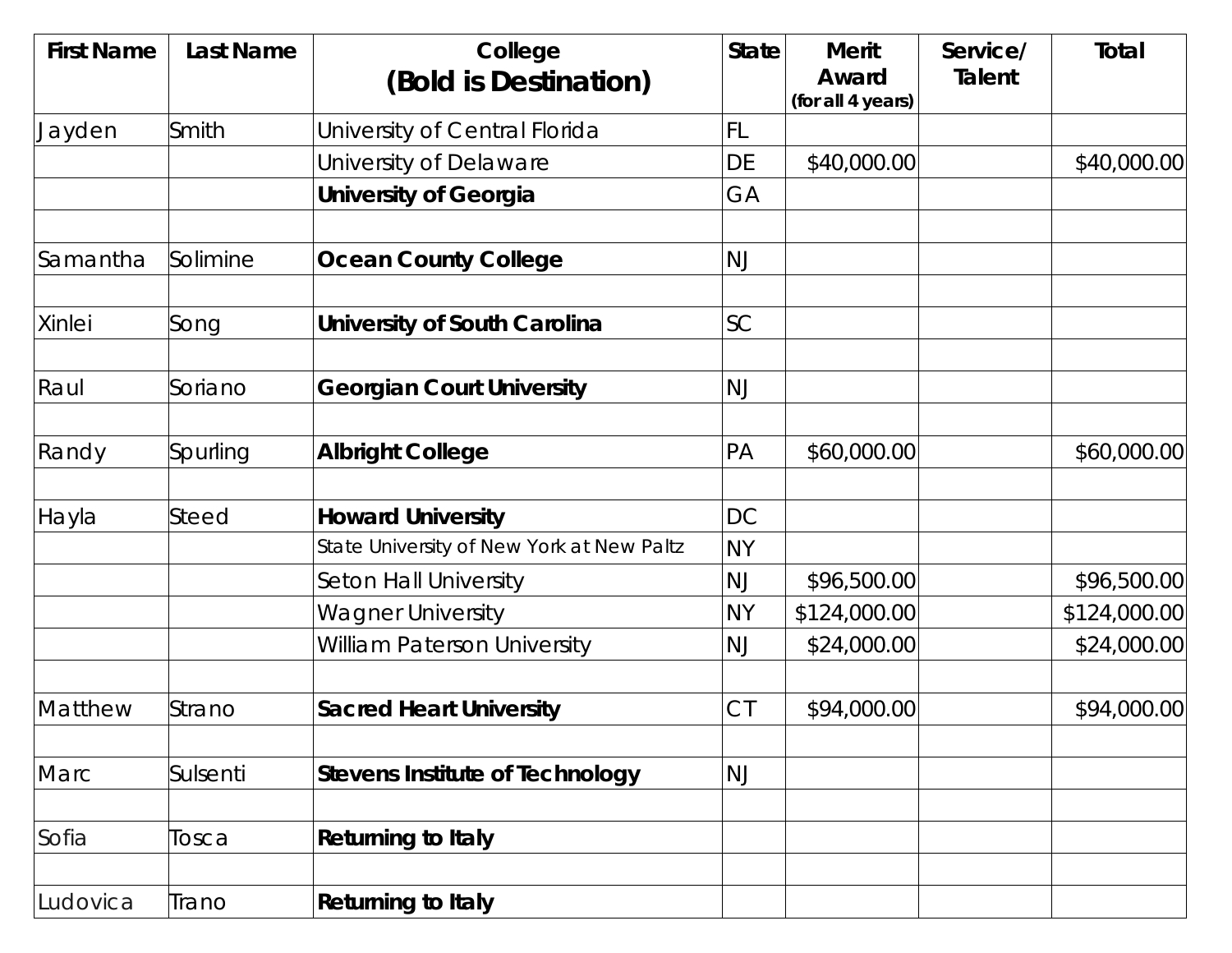| <b>First Name</b> | <b>Last Name</b> | College                                | <b>State</b>   | <b>Merit</b><br>Award | Service/<br><b>Talent</b> | Total        |
|-------------------|------------------|----------------------------------------|----------------|-----------------------|---------------------------|--------------|
|                   |                  | (Bold is Destination)                  |                | (for all 4 years)     |                           |              |
| Aidan             | Vetter           | <b>Ocean County College</b>            | <b>NJ</b>      |                       |                           |              |
|                   |                  |                                        |                |                       |                           |              |
| Sydney            | Wacha            | <b>Coastal Carolina University</b>     | SC             | \$65,752.00           |                           | \$65,752.00  |
|                   |                  | <b>High Point University</b>           | <b>NC</b>      | \$20,000.00           |                           | \$20,000.00  |
|                   |                  | <b>Stockton University</b>             | NJ             | \$8,000.00            |                           | \$8,000.00   |
|                   |                  | Rowan University                       | <b>NJ</b>      | \$28,400.00           |                           | \$28,400.00  |
|                   |                  | <b>Wilkes University</b>               | PA             | \$84,000.00           |                           | \$84,000.00  |
| Jialu             | Wan              | <b>University of Pittsburgh</b>        | PA             |                       |                           |              |
| Nathanial         | Watson           | <b>West Virginia University</b>        | WV             |                       |                           |              |
| Dana              | Welch            | <b>Chatham University</b>              | PA             | \$88,000.00           |                           | \$88,000.00  |
|                   |                  | <b>Saint Michael's College</b>         | VT             | \$47,745.00           |                           | \$47,745.00  |
| Julia             | Wentworth        | Delaware Valley University             | PA             | \$88,000.00           |                           | \$88,000.00  |
|                   |                  | <b>Mercer County Community College</b> | NJ             |                       |                           |              |
| Levi              | <b>Wilkins</b>   | <b>Bryant University</b>               | R <sub>l</sub> |                       | \$96,000.00 \$132,000.00  | \$228,000.00 |
| Daphnee           | Wintrode         | <b>Fairfield University</b>            | CI             | \$56,000.00           |                           | \$56,000.00  |
|                   |                  | <b>Fordham University</b>              | <b>NY</b>      |                       |                           |              |
|                   |                  | Monmouth University                    | <b>NJ</b>      | \$60,000.00           |                           | \$60,000.00  |
|                   |                  | Rutgers University, New Brunswick      | <b>NJ</b>      |                       |                           |              |
|                   |                  | <b>Saint Joseph's University</b>       | PA             | \$100,000.00          |                           | \$100,000.00 |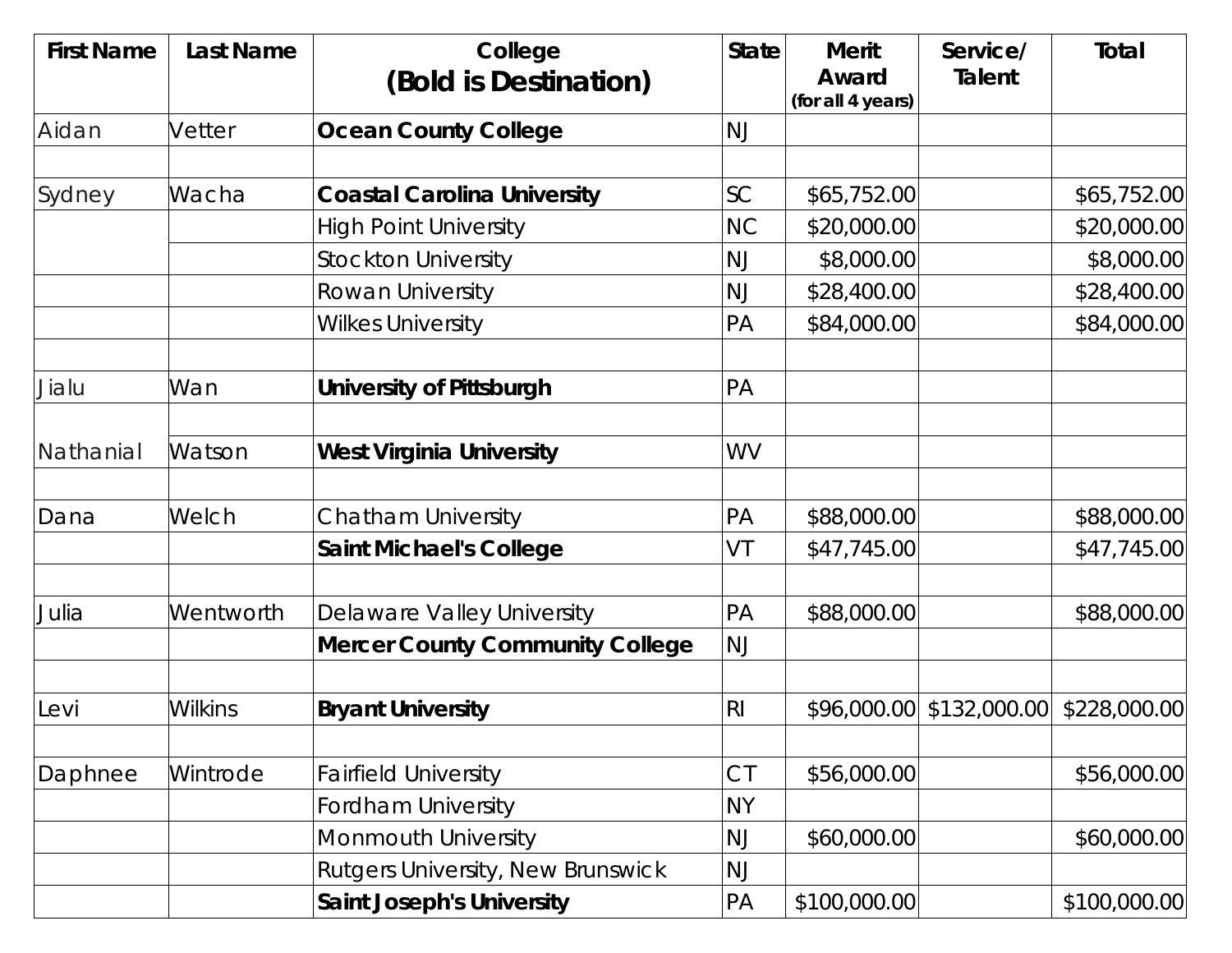| <b>First Name</b> | <b>Last Name</b> | College<br>(Bold is Destination)    | <b>State</b> | <b>Merit</b><br>Award | Service/<br><b>Talent</b> | Total        |
|-------------------|------------------|-------------------------------------|--------------|-----------------------|---------------------------|--------------|
|                   |                  |                                     |              | (for all 4 years)     |                           |              |
| Daphnee           | Wintrode         | <b>Femple University</b>            | PA           |                       |                           |              |
|                   |                  | The University of Tennessee         | <b>TN</b>    | \$24,000.00           |                           | \$24,000.00  |
|                   |                  | University of Connecticut           | CI           |                       |                           |              |
|                   |                  | University of Massachusetts         | MA           | \$60,000.00           |                           | \$60,000.00  |
|                   |                  | University of Rhode Island          | R            | \$48,000.00           |                           | \$48,000.00  |
| Zihan             | <b>Xing</b>      | <b>The Ohio State University</b>    | OH           |                       |                           |              |
|                   |                  | University of California, Riverside | CA           | \$12,000.00           |                           | \$12,000.00  |
| Yihang            | Xu               | University of California, Riverside | CA           |                       |                           |              |
| Riley             | Yotka            | <b>Coastal Carolina University</b>  | SC           |                       |                           |              |
| Marra             | Young            | <b>University of Georgia</b>        | GA           |                       |                           |              |
|                   |                  | University of Miami                 | <b>FL</b>    | \$88,000.00           |                           | \$88,000.00  |
| Taryn             | Zylka            | <b>High Point University</b>        | <b>NC</b>    | \$88,000.00           |                           | \$88,000.00  |
|                   |                  | Niagara University                  | <b>NY</b>    |                       |                           |              |
|                   |                  | <b>Quinnipiac University</b>        | <b>CT</b>    | \$104,000.00          |                           | \$104,000.00 |
|                   |                  | Saint Michael's College             | VT           |                       |                           |              |
|                   |                  | Seton Hill University               | PA           | \$80,000.00           |                           | \$80,000.00  |
|                   |                  | The University of Maine             | ME           |                       |                           |              |
|                   |                  | The University of Tampa             | FL           | \$56,000.00           |                           | \$56,000.00  |
|                   |                  | University of Hartford              | CI           | \$84,000.00           |                           | \$84,000.00  |
|                   |                  | University of Massachusetts, Lowell | MA           | \$52,000.00           |                           | \$52,000.00  |